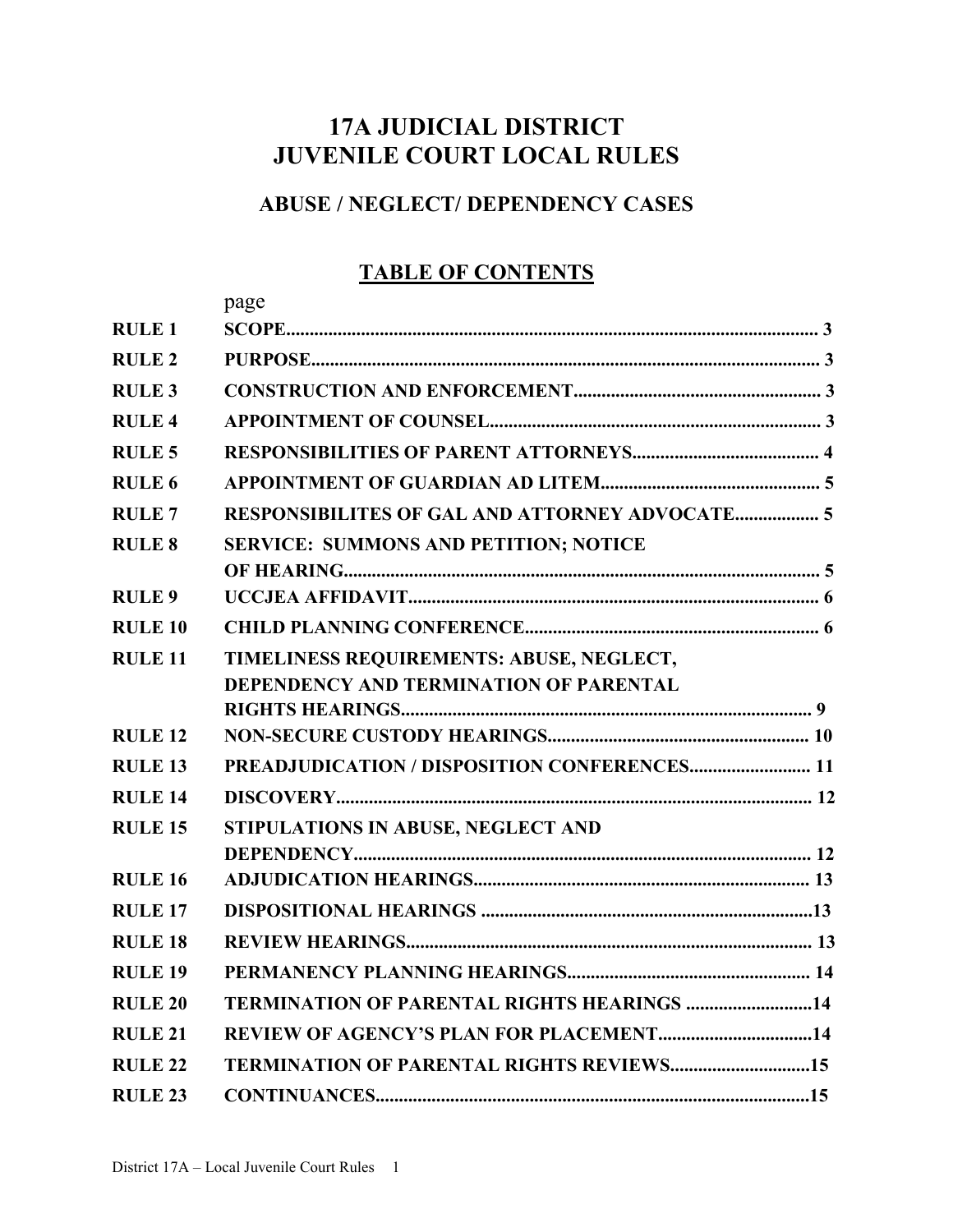# **JUVENILE DELINQUENT AND UNDISCIPLINED CASES**

| <b>RULE 34.</b> |                                                            |  |
|-----------------|------------------------------------------------------------|--|
| <b>RULE 35.</b> |                                                            |  |
| <b>RULE 36.</b> |                                                            |  |
| <b>RULE 37.</b> |                                                            |  |
| <b>RULE 38.</b> |                                                            |  |
| <b>RULE 39.</b> |                                                            |  |
| <b>RULE 40.</b> |                                                            |  |
| <b>RULE 41.</b> |                                                            |  |
| <b>RULE 42.</b> |                                                            |  |
| <b>RULE 43.</b> | <b>NOTICE OF SERVICE OF PROCESS FOR SHOW CAUSE ORDERS</b>  |  |
|                 |                                                            |  |
| <b>RULE 44.</b> | <b>JUVENILES PLACED INTO THE CUSTODY OF THE DEPARTMENT</b> |  |
|                 |                                                            |  |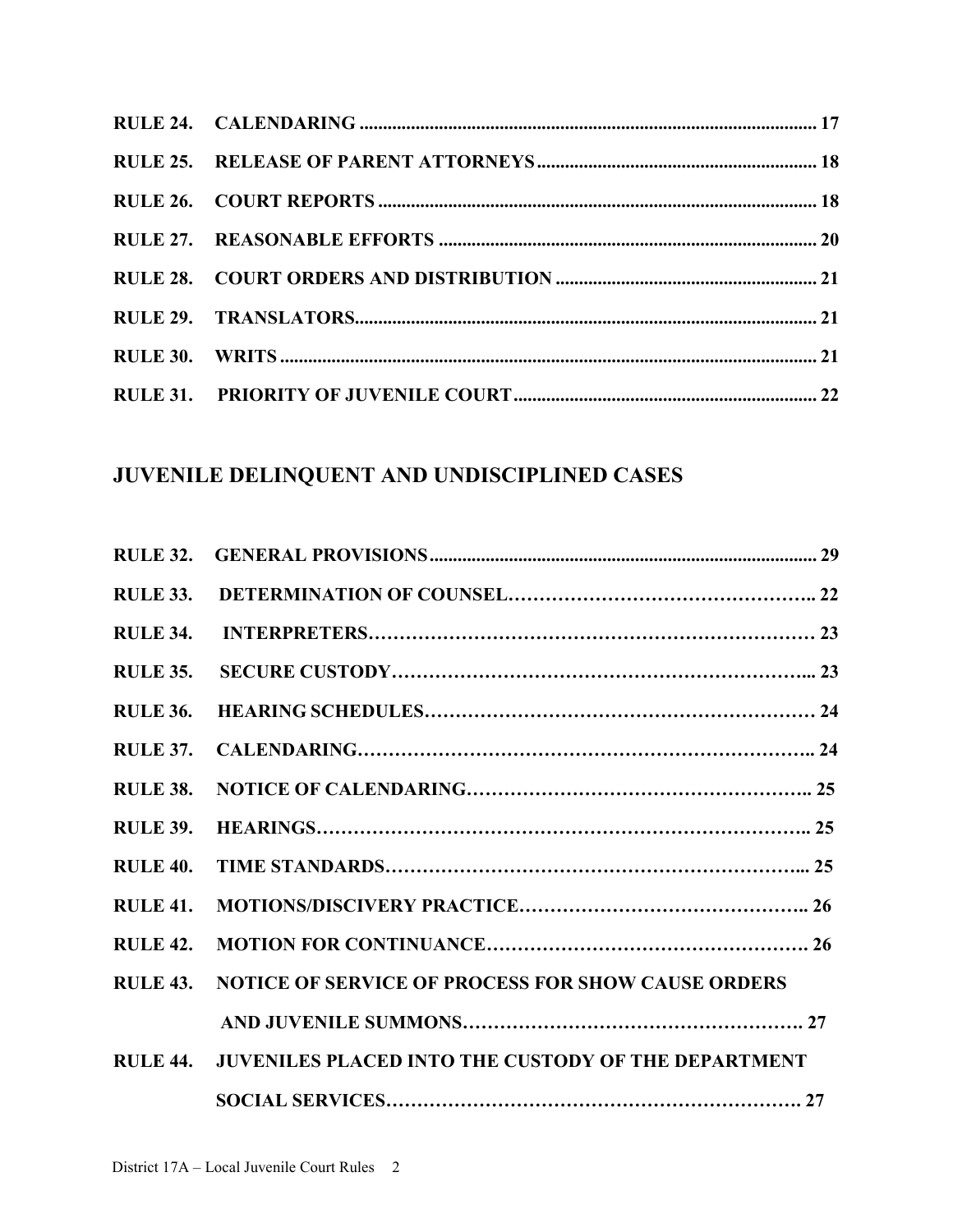| <b>APPENDEX A</b> | <b>AOC FORMS</b>   |
|-------------------|--------------------|
| <b>APPENDEX B</b> | <b>LOCAL FORMS</b> |
| <b>APPENDEX C</b> | <b>DSS FORMS</b>   |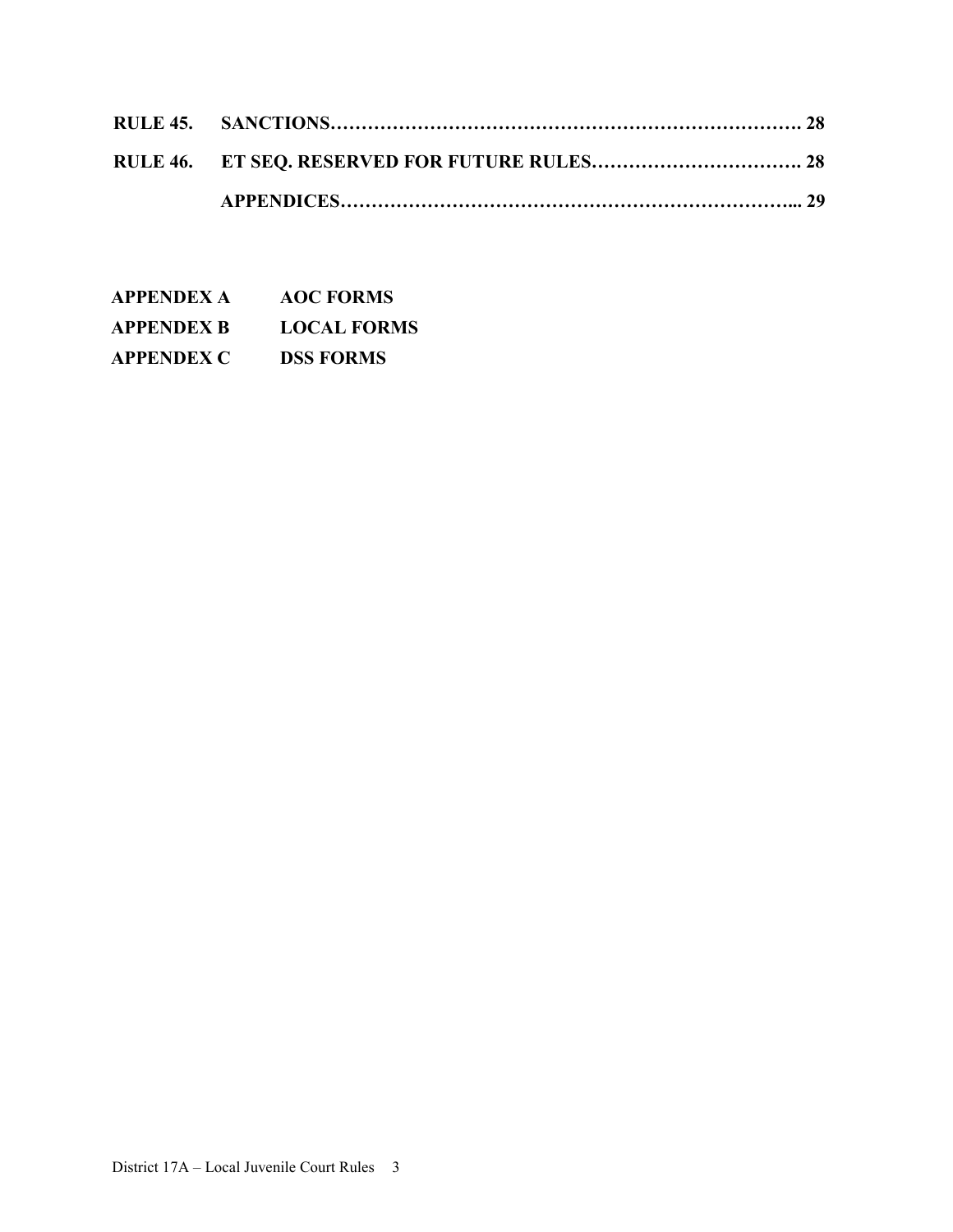## **17A JUDICIAL DISTRICT LOCAL RULES FOR JUVENILE COURT**

## **Abuse / Neglect / Dependency Cases**

#### **Rule 1. SCOPE**

These rules apply to all cases in which a petition is filed alleging that a Juvenile is abused, neglected or dependent, and in proceedings for termination of parental rights. These rules are to be used in conjunction with the North Carolina General Statutes. The rules cited herein are available for downloading on the website of the Administrative Office of the Court at: [www.nccourts.org.](http://www.nccourts.org/)

#### **Rule 2. PURPOSE**

These rules establish procedures for Juvenile Court, which are designed to fulfill the purposes of the North Carolina Juvenile Code and related statues and the Adoption and Safe Families Act. To that end, these rules serve the following purposes:

- 1) To help achieve a safe and appropriate placement for the child when removal from the child's parent or legal custodian is necessary and in the child's best interests;
- 2) To provide a just, thorough, speedy and efficient determination of juvenile protection matters before the court and ensure due process for all persons involved in the proceedings;
- 3) To ensure a coordinated decision-making process;
- 4) To reduce unnecessary delays in court proceedings; and
- 5) To encourage the involvement of parents and, when appropriate, juveniles in the proceedings.

#### **Rule 3. CONSTRUCTION AND ENFORCEMENT**

These rules shall be construed to accomplish the purposes set forth in Rule 2. The Court may impose sanctions against a party or attorney who fails to comply with these rules, however, no rule shall be construed, applied or enforced in a manner that will endanger or harm a child or prejudice the rights of a party.

#### **Rule 4. APPOINTMENT OF COUNSEL**

A. The Clerk shall maintain a current list of attorneys eligible to be appointed to represent parents of juveniles alleged to be abused, neglected or dependent and in termination of parental rights procedures. To be included on the list an attorney must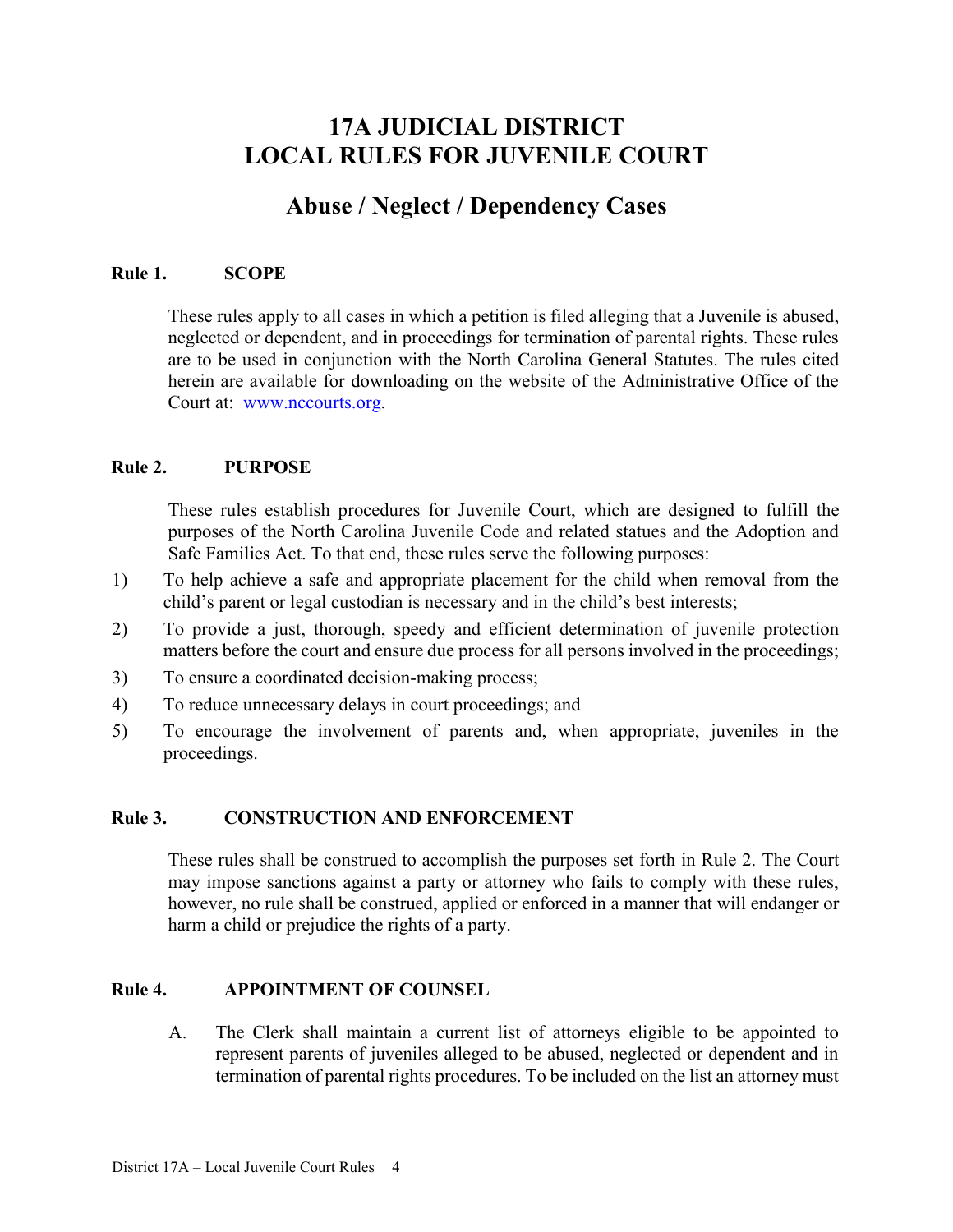have a telephone number at which they can be contacted and maintain a mailbox in the Clerk's Office of the Rockingham County Courthouse.

- B. When a petition is filed alleging abuse, neglect or dependency, the Clerk shall appoint separate counsel to represent each parent named in the petition. The Clerk shall prepare a "Summons" to be served on the parent with the petition. The summons shall include the attorney's name, business address, and telephone number and shall direct the parent to contact the attorney. The summons shall also inform the parent:
	- 1) that the parent may retain counsel of his/her own choosing;
	- 2) that the court, at the first hearing, will determine whether the parent qualifies for appointed counsel and, if the parent does, whether the parent waives the right to counsel;
	- 3) that the court will dismiss the appointed counsel if the parent does not qualify for appointed counsel, the parent retains counsel, or the parent waives the right to counsel;
- C. Before appointing a specific attorney, the clerk shall confirm that the attorney has not filed for secure leave or notified the clerk in advance of unavailability for the date scheduled for the Child Planning Conference and the first hearing in the case and, to the best of the attorney's knowledge, for every stage of the proceeding. The clerk may make this determination either by talking with the attorney or by prearrangement with one or more attorneys on the appointment list.

## **Rule 5. RESPONSIBILITIES OF PARENT ATTORNEYS**

- A. To qualify for appointment to represent parents, attorneys must satisfy the court;
	- 1) that they have sufficient experience and skills to provide competent representation;
	- 2) that they have a good working knowledge of juvenile law and juvenile court procedures;
	- 3) that they have a good understanding of Child Welfare Services and the related mandates that apply to the DSS and the Guardian ad Litem;
	- 4) that they have completed satisfactorily any initial and continuing training specified by the Chief District Court Judge;
	- 5) that they have met with the Court Improvement Project Director prior to being appointed as a parent attorney.
- B. After a parent's attorney enters an appearance or accepts an appointment in a case, he or she shall represent the parent through all stages of the proceedings as long as the child continues within the jurisdiction of the Court. Leave of Court to withdraw from a case shall only be granted for compelling reasons.
- C. An attorney who represents a parent in a case scheduled for hearing shall appear at calendar call which is handled by the DSS Attorney at 9:00 AM unless excused by the Court or by agreement of all other parties. Juvenile Court shall have priority among the other District Courts for purpose of calendar calls. An attorney who has a conflict in another court shall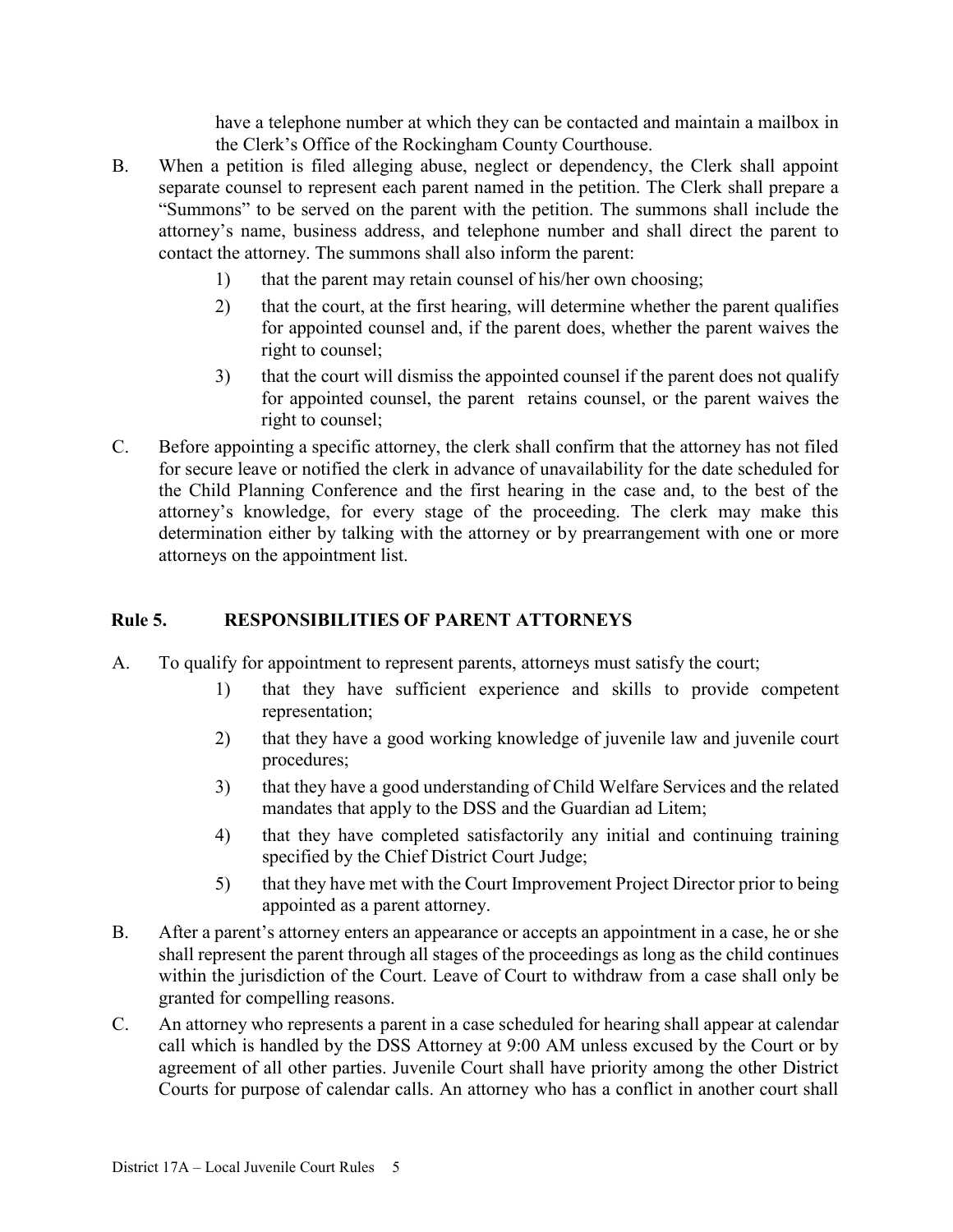comply with the relevant rules relating to priority and, when absent from juvenile court because of a conflict, shall keep the Courtroom Clerk informed of his or her location at all times.

D. Attorneys shall timely notify the Juvenile Court Clerk of any Continuing Legal Education, secured leave, or other court conflicts. The attorney should not accept the appointment of a case if they are unable to attend the Child Planning Conference.

## **Rule 6. APPOINTMENT OF GUARDIAN AD LITEM**

- A. Appointment of a Guardian ad Litem (GAL), in accordance of N.C.G.S. 7B-601, for the child named in the petition shall occur upon the filing of a petition alleging abuse or neglect. When a child is alleged to be dependent, the court may appoint a GAL.
- B. The GAL and the attorney advocate have the responsibility to represent the child in all stages of the court process. The appointment shall terminate when the permanent plan has been achieved for the child and approved by the court.
- C. A GAL shall be appointed in accordance with the provisions of G.S.1A-1, Rule 17, to represent a parent who is under the age of 18 and who is not married or otherwise emancipated. The appointment of a GAL under this subsection shall not affect the minor parent's entitlement to a GAL pursuant to G.S. 7B-601 in the event the minor parent is the subject of a separate juvenile petition. G.S. 7B- 602(b).
- D. The court may appoint a GAL for a child's parent in accordance with G.S. 1A-1, Rule 17, if the court determines that there is a reasonable basis to believe that the parent is incompetent or has diminished capacity and cannot adequately act in his or her own interest. G.S. 7B-602(c).

### **Rule 7. RESPONSIBILITIES OF GUARDIAN AD LITEM AND ATTORNEY ADVOCATE**

The duties of the Guardian ad Litem program shall be to make an investigation to determine the facts, the needs of the child, and the available resources within the family and community to meet those needs; to facilitate, when appropriate, the settlement of disputed issues; to offer evidence and examine witnesses at adjudication; to explore options with the court at the dispositional hearing; to conduct follow-up investigations to insure that the orders of the court are being properly executed; to report to the court when the needs of the juvenile are not being met; and to protect and promote the best interests of the juvenile until relieved of the responsibility by the court. G.S. 7B-601(a).

## **Rule 8. SERVICE: SUMMONS AND PETITION; NOTICE OF HEARING**

A. From the date the petition is filed until the adjudication hearing, the petitioner shall have a continuing duty to identify and locate any parent or other respondent who has not been served with a copy of the summons and petitions.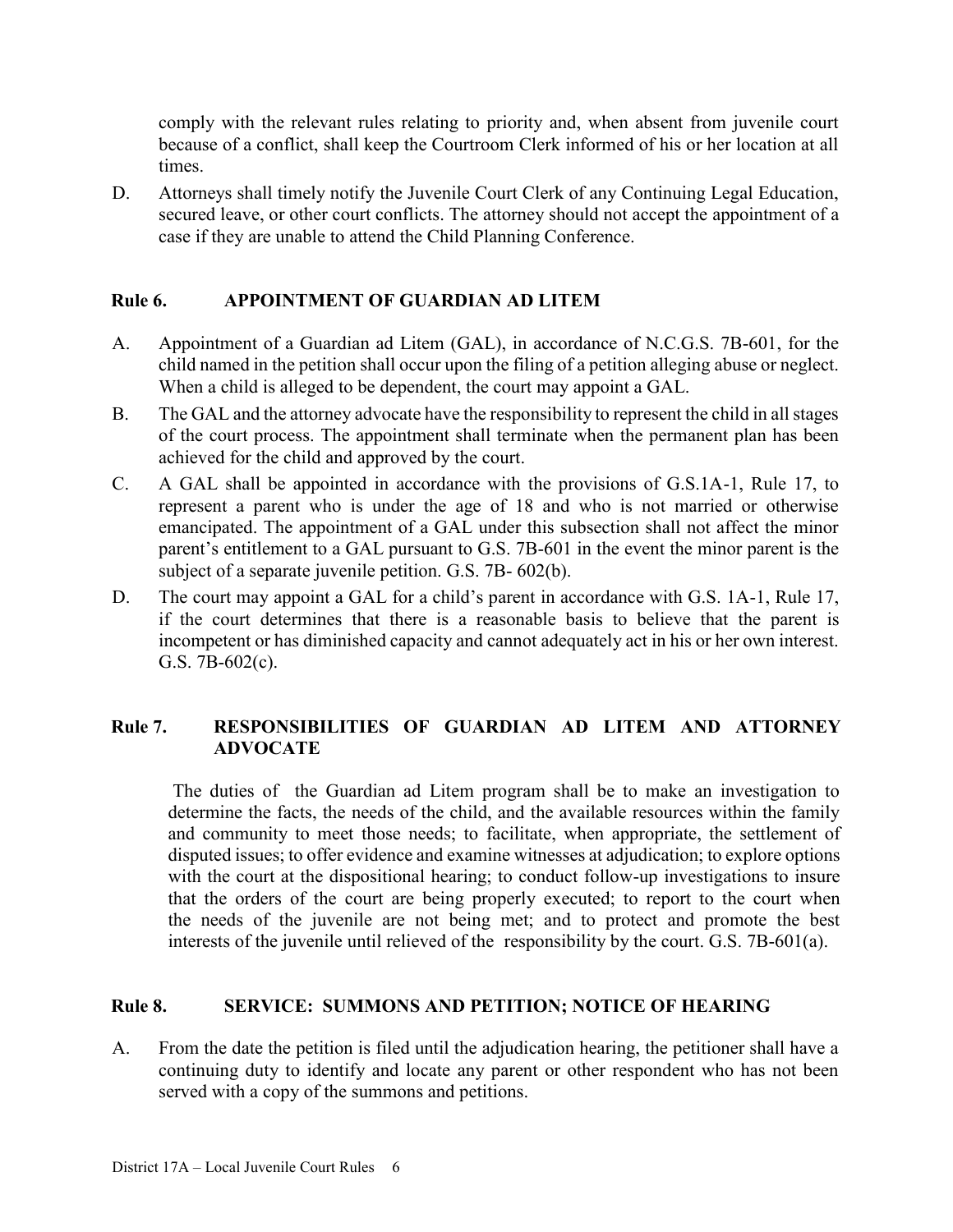- B. All petitions, Summons, Notice of the date and time of the Child Planning Conference, Notice of the Non-Secure Hearing, and other documents relevant to the proceedings shall be served in accordance with the N.C.G.S. 7B-406 through 7B-413. The Summons, in accordance with N.C, G.S. 7B-407, shall be served upon the parent, custodian, or caretaker, not less than five (5) days prior to the scheduled hearing. The service may be waived in the discretion of the court.
- C. It is the responsibility of the parent and the DSS to notify the Juvenile Clerk of Court of any change of address of the parent and child until a permanent plan has been achieved for the child and approved by the court. The DSS will provide the Clerk with an updated list of addresses and placement providers no later than the first (1st) of each month.
- D. It is the responsibility of the Juvenile Clerk to provide Notice of Hearings to all Parents and or, Caretakers, Placement Providers, and children who are 12 years of age and older.

## **Rule 9. UCCJEA AFFIDAVIT**

The information required by G.S. 50A - 209 (Uniform Child Custody Jurisdiction Act) shall be included in the petition, in an affidavit attached to and served with the petition, or in a separate affidavit filed with the court and served on the parties as soon as feasible after the petition is filed.

### **Rule 10. CHILD PLANNING CONFERENCE**

- A. Whenever a juvenile petition is filed alleging a child to be abused, neglected, or dependent, a Child Planning Conference shall be held on the first Tuesday after the filing of the petition. If the petition is filed after 12:00 noon on Monday, the Child Planning Conference will be scheduled for the second Tuesday after the filing of the petition or as otherwise arranged to ensure all parties have been properly served and notified. The Juvenile Clerk will schedule the Child Planning Conference after consulting with the Court Improvement Project Director and will note the date, time, and location of the conference on the juvenile summons that is served on the parents. The Juvenile Clerk will notify the DSS Attorney of the conference at the time of the filing of the petition.
	- B. The purpose of the Child Planning Conference is to expedite the process of establishing stability for the child by bringing all the interested parties and community resources together in a timely manner to begin the planning process for the child's well-being.
- C. It should be understood by all parties, participation in the Child Planning Conference is nonprejudicial to the parent in terms of the adjudication.
- D. The Child Planning Conference will be facilitated by the Court Improvement Project Director and will take place in a designated courtroom at the Rockingham County Courthouse. The conference may be attended by:
	- 1) the parents and the Parent Attorneys / Guardian ad Litem (if appointed);
	- 2) staff from the DSS including the DSS Attorney, Child Protective Services and Foster Care Social Workers, any DSS Supervisor, and a Child Support Agent;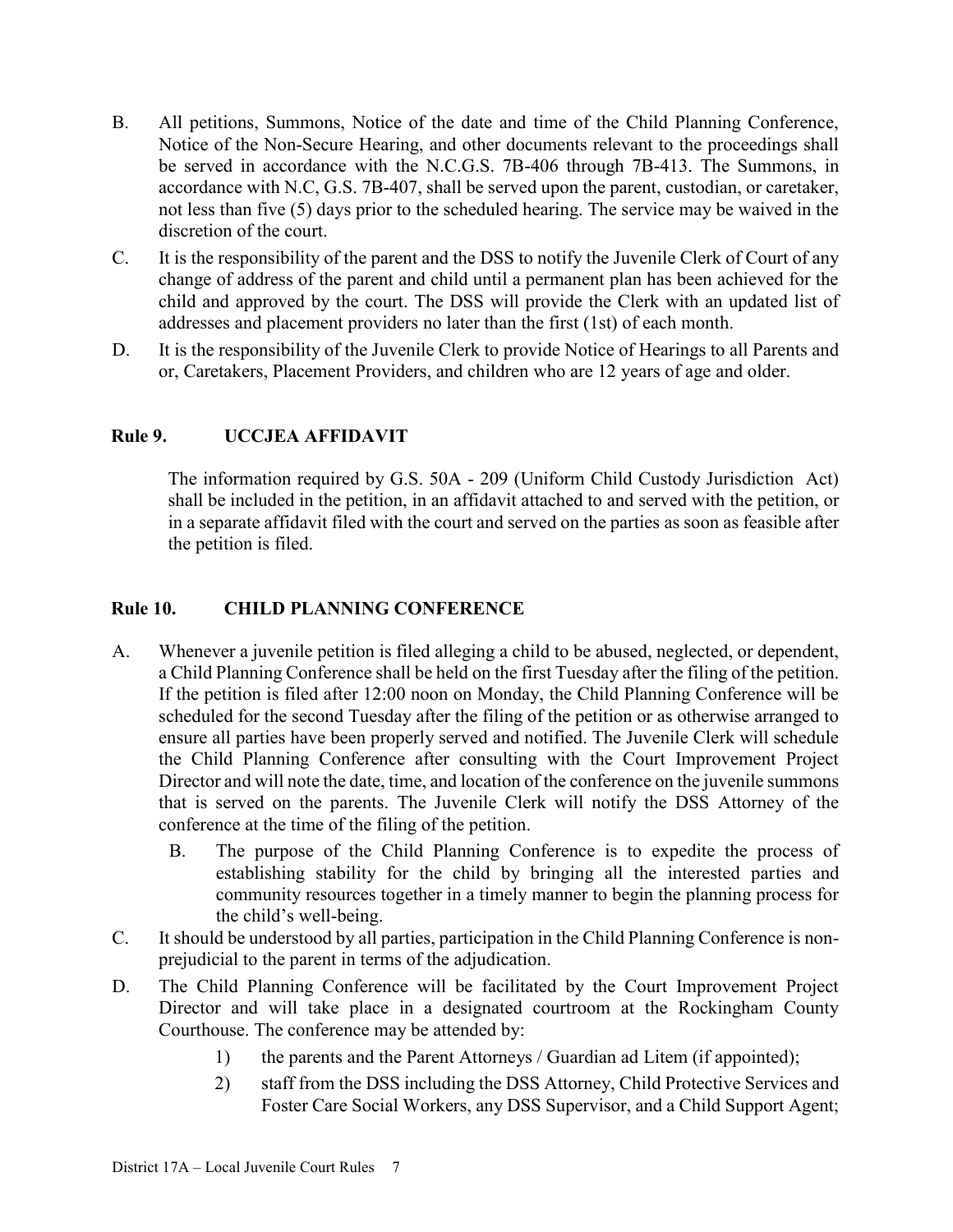- 3) any relatives or friends of the family;
- 4) the Guardian ad Litem District Administrator and the appointed GAL Volunteer;
- 5) community resources including Mental Health, Youth Services, HELP, Inc./ Center Against Violence, Health Department, Juvenile Probation, Rockingham County Schools, Foster Parents or other placement providers.
- E. The Child Planning Conference covers a two hour period such as this example:
	- 9:00 to 9:30 am Parents meet with the facilitator and view video, "The Choice Is Yours"

9:30 to 10:00 am – Parents meet with the Parent Attorneys / GAL's

10:00 to 11:00 am – Conference begins with all parties present

- F. At the Child Planning Conference, the Court Improvement Project Director shall: 1) introduce himself or herself and the parties;
	- 2) explain the nature of the proceeding and the purposes of the conference;
	- 3) advise all parties of the nature and extent of confidentiality for the conference;
	- 4) require all participates to sign a confidentiality agreement;
	- 5) review the adequacy of notice and service of process;
	- 6) review the names and dates of birth of the children and names and addresses of the parents for accuracy;
	- 7) attempt to ascertain the identity and whereabouts of any parent, guardian, custodian of the child who is not present, whether those persons have been served, and the steps to be taken to identify, locate, or serve any such person;
	- 8) hear information from the parties, regarding:
		- a) the conditions alleged in the petition;
		- b) the conditions or risks that precipitated the nonsecure custody order, including consideration of the results of the petitioners risk assessment;
		- c) the conditions or risks justifying nonsecure custody under N.C.G.S. 7- B-503; and
		- d) the efforts made by the petitioner to prevent or eliminate the need for nonsecure custody and whether the conditions established at the time of the petition continue.
	- 9) the following issues are to be covered in the conference:
		- a) placement
		- b) visitation
		- c) paternity
		- d) child support
		- e) services available to the parents
		- f) risk assessment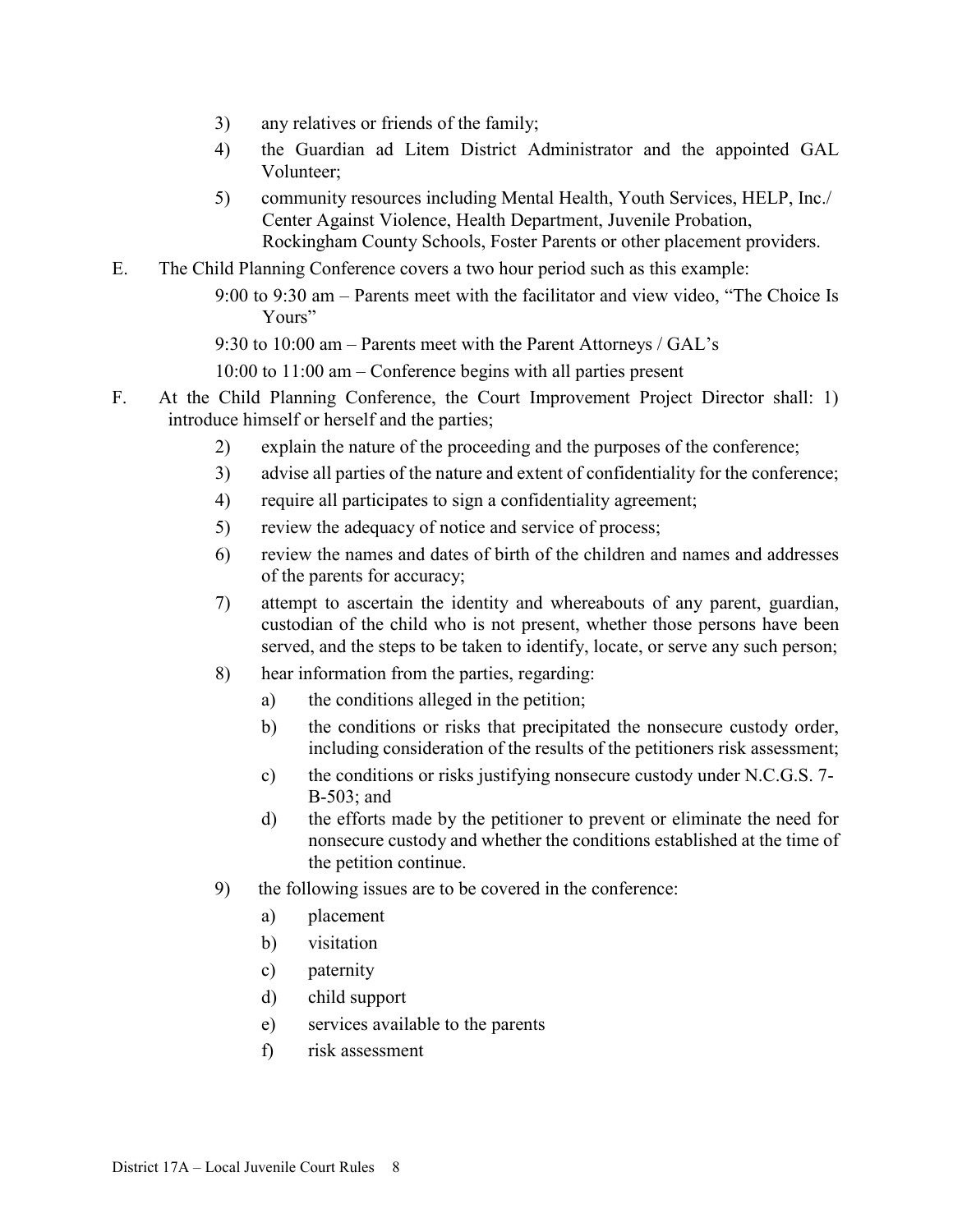- G. After giving all parties an opportunity to present information and to ask questions of other parties, the conference facilitator shall determine whether there is an agreement among the parties as to the need for the child to remain in nonsecure custody.
	- 1) When all parties agree that the child shall remain in nonsecure custody until the scheduled adjudication hearing, the facilitator shall prepare a "Memorandum of Agreement and Consent Order" including but not limited to the following:
		- a) that the Child Planning Conference constitutes the need for a hearing to determine the need for continued nonsecure custody;
		- b) the date of the Adjudication Hearing;
		- c) placement options for the child, including possible relative placements, and efforts to keep siblings together;
		- d) information concerning parental and sibling visitation and the date, time, and location of the first visit;
		- e) the date and time of the Family Team Meeting that the parent is to attend after placement;
		- f) services needed, requested and agreed upon by the parents to begin prior to the adjudication hearing;
		- g) appointment dates and times arranged for the parents with community resource providers;
		- f) specific steps the parties agree to take before the next hearing;
		- g) the date, time, and location of the Pre-adjudication Conference.
	- 2) All parties will be given the opportunity to review the Memorandum of Agreement and decide whether to sign it;
	- 3) The facilitator will then advise the District Court Judge who has been assigned to the case of the agreement and Memorandum of Agreement and the parties will appear before the Judge to ensure the parties understand the proposed order. This hearing before the Judge will be recorded by the Juvenile Clerk.
	- 4) The facilitator then files the Memorandum of Agreement with the Juvenile Clerk and sends a copy to all parties;
	- 5) If all parties agree the child does not need to remain in nonsecure custody:
		- a) the conference facilitator shall explore the following issues with the parties:
			- 1) service needs and referrals;
			- 2) specific steps the parties will take before the first hearing;
			- 3) give all parties an opportunity to ask questions;
			- 4) set a specific date for the first hearing and explain the purpose of the hearing;
			- 5) in any case in which a parent's identity or whereabouts are unknown or the paternity of the child has not been legally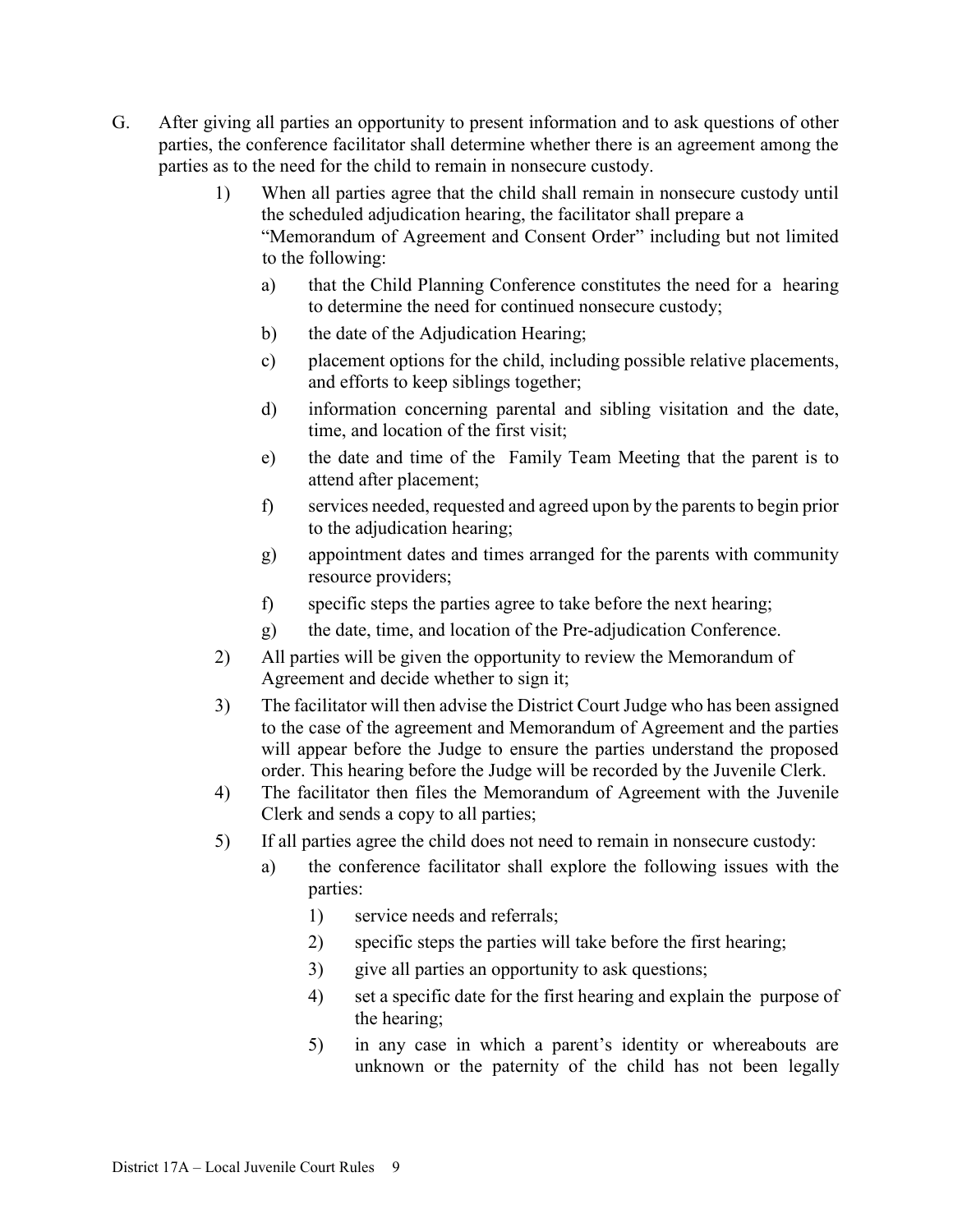established, specify in writing any steps that are to be taken to identify the parent, locate the parent or establish paternity.

- b) summarize in writing, in the form of a "Memorandum of Agreement and Consent Order" releasing the child from nonsecure custody, the basis for that agreement, including the proposed plan for the child pending a hearing;
- c) give all parties an opportunity to review the proposed order and decide whether to sign it;
- d) if all parties voluntarily sign the proposed consent order, the facilitator will present it as soon as possible to a district court judge, who shall conduct a hearing and shall make findings of fact to support the order of the court.
- 6) If the parties cannot agree that the child needs to remain in nonsecure custody and the parents are requesting a nonsecure hearing the facilitator will:
	- a) determine with the District Court Judge assigned to the case, when the nonsecure hearing will occur;
	- b) advise all parties including the parents and their attorneys, the DSS, the GAL, and the Juvenile Clerk of the date, time, and location of the hearing;
	- c) advise all parties that the purpose of the nonsecure hearing is to determine the need for continued custody.
- 7) In the event no parent, guardian, or custodian of the child attends the Child Planning Conference, the Court Improvement Project Director may reschedule the conference for a time agreed upon by all parties.

### **Rule 11. TIMELINESS REQUIREMENTS: ABUSE, NEGLECT, DEPENDENCY AND TERMINATION OF PARENTAL RIGHTS HEARINGS**

The time frames for scheduling hearings will be as follows unless the Court orders otherwise for good cause.

- A. Nonsecure custody hearings within seven (7) calendar days for a hearing on the merits or a hearing to determine the need for continued custody and hearing thereafter shall be scheduled at intervals of no more than thirty (30 days) unless waived by the parties. (N.C.G.S. 7B-506)
- B. Adjudication hearing shall be scheduled for the earliest date and in no event more than sixty (60) days after the filing of the petition unless the Judge pursuant to G.S. 7B-803 orders that it be held at a later time. (N.C.G.S. 7B-801(c)
- C. Disposition hearing immediately following the adjudication or within thirty (30) days thereafter unless the court orders otherwise.
- D. Review hearing shall be held at a time the Judge designates in the dispositional order, but in no event more than ninety (90) days from the date of the dispositional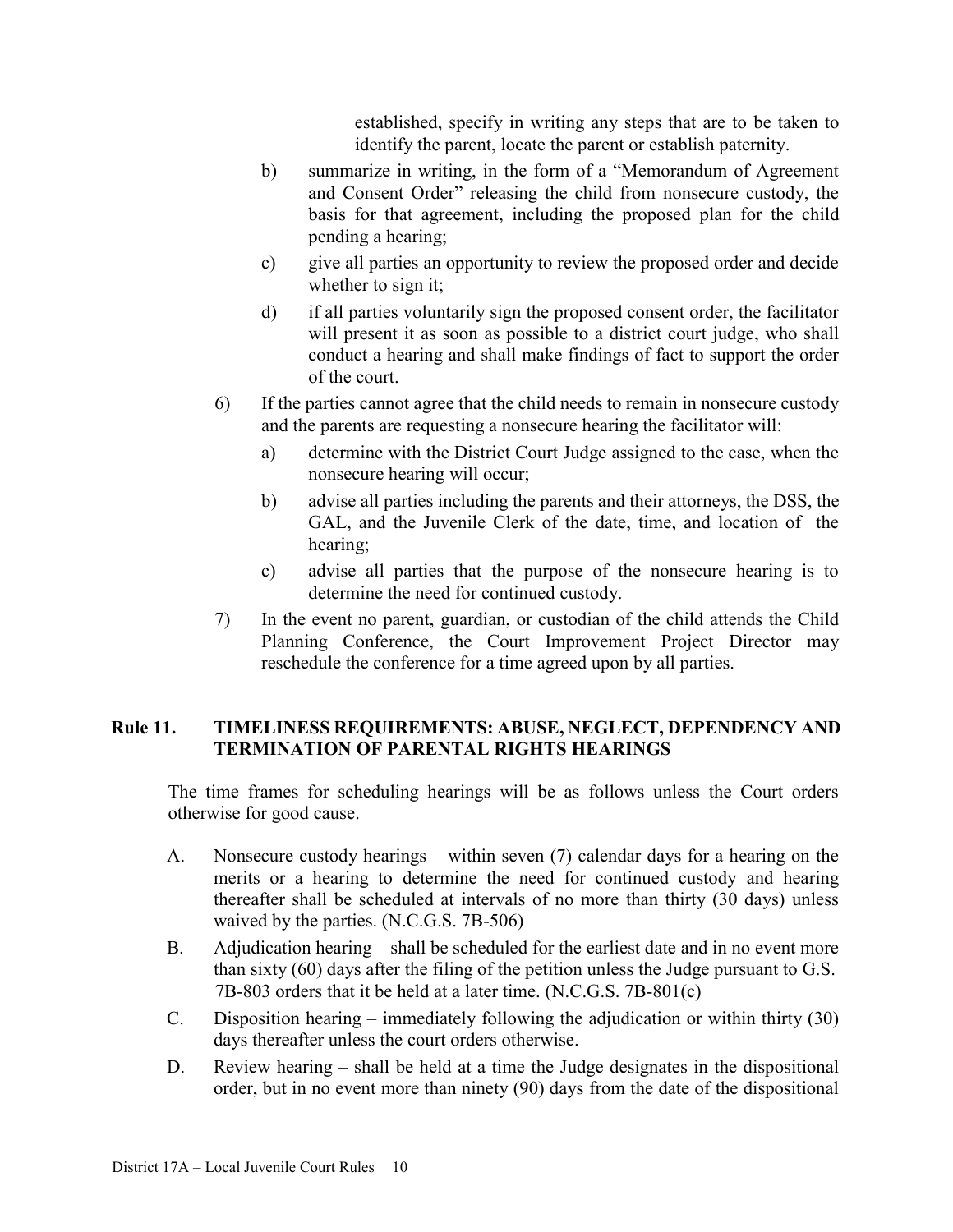hearing. In no event shall the second hearing be held more than six (6) months) from the date of the first review hearing. (N.C.G.S. 7B-906)

- E. Permanency Planning hearing shall be held either:
	- 1) within twelve (12) months after the date of the initial order removing custody, and the hearing may be combined, if appropriate, with a review hearing as required by G.S. 7B-906. (N.C.G.S. 7B-907)
	- 2) within thirty (30) calendar days after the date of the hearing in which the court finds that reasonable efforts to eliminate the need for the child's placement are not required or shall cease. (N.C.G.S. 7B-507(c)
- F. Termination of Parental Rights hearing shall be held no later than ninety (90) days from the filing of the petition or motion unless the judge pursuant to subsection (d) of this section orders that it be held at a later time. (N.C.G.S. 7B1109)
- G. Post Termination of Parental Rights hearing shall be held no later than six (6) months from the date of the termination hearing or the relinquishment by the parent and within every six (6) months thereafter until the child is placed for adoption and the adoption is filed. (N.C.G.S. 7B-908)

## **Rule 12. NON-SECURE CUSTODY HEARINGS**

Nonsecure custody hearings shall be held as provided by N.C.G.S. 7B-506 See Rule 11.A. above for timing of the hearing.

- A. The Child Planning Conference can take the place of the Nonsecure Custody hearing, if all parties enter into a "Memorandum of Agreement" that is reviewed and signed by the judge and that MOA becomes an order of the court.
- B. A nonsecure custody hearing can be requested by any party in the case prior to the Adjudication hearing.
- C. The purpose of the nonsecure hearing is to hear sworn testimony from the parties aimed at determining:
	- 1) whether a condition or risk justifying continued nonsecure custody exists under N.C.G.S. 7B-503;
	- 2) what efforts the petitioner has made to eliminate the need for nonsecure custody;
- D. If the judge finds that continued custody is necessary, the judge may review or explore with the parties the following:
	- 1) the appropriateness of the child's placement and other placement options, including possible relative placements and efforts to place or keep siblings together;
	- 2) any efforts needed to ensure that a school-aged child's school placement is not disrupted;
	- 3) visitation for the child with parents and siblings;
	- 4) services needed;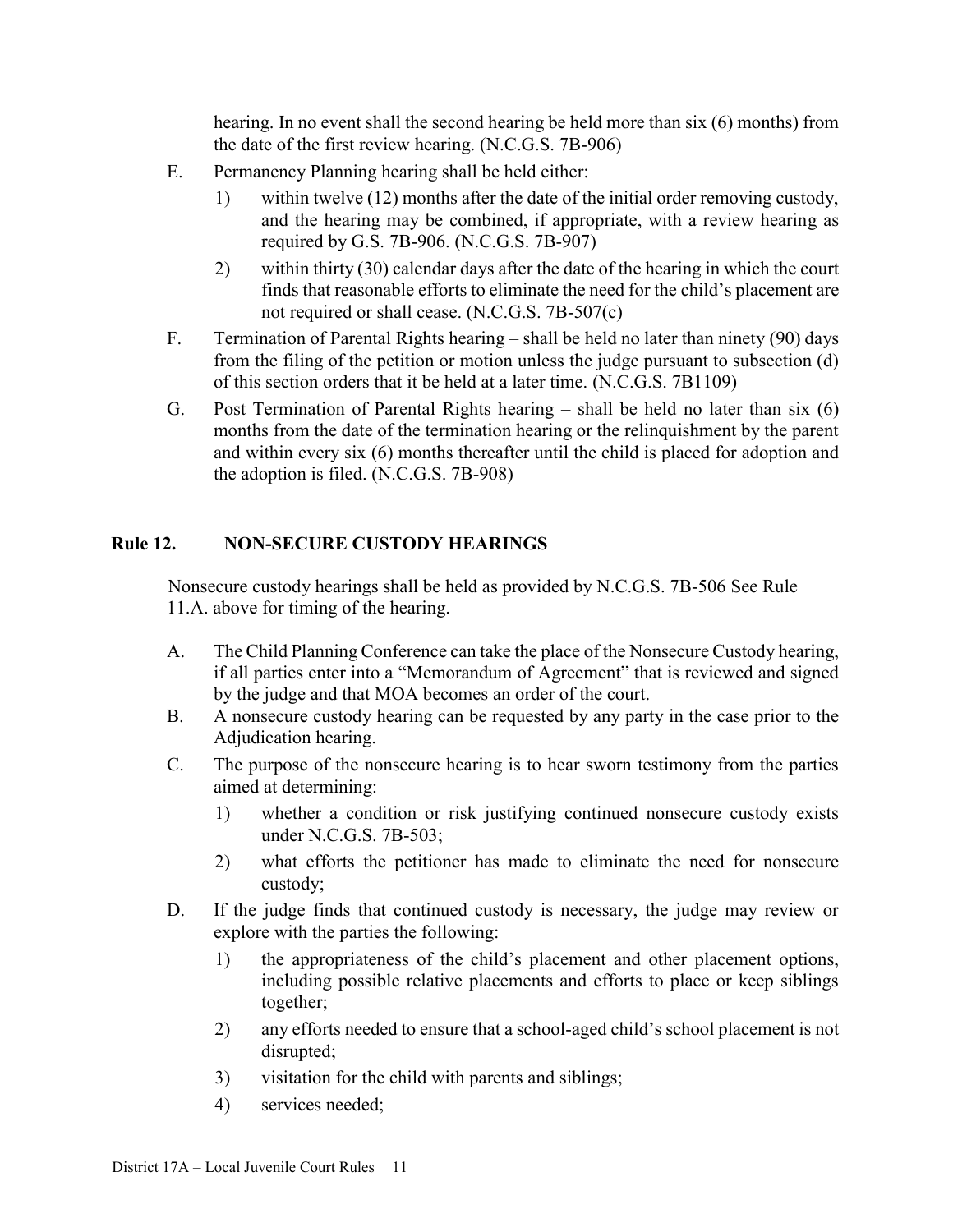- 5) financial support for the child;
- 6) whether additional orders are needed to address the child's immediate needs, such as an immediate need for medical treatment or clinical evaluation;
- 7) any steps that a parent, the DSS, or the GAL needs to take before the next scheduled hearing to facilitate permanence for the child.
- E... If the judge finds that continued custody is not warranted, the judge may explore with the parties:
	- 1) services needed;
	- 2) any steps that a parent, the DSS, or the GAL needs to take before the next scheduled hearing to facilitate permanence for the child.
- F. The judge will ensure that a Pre-adjudication conference has been scheduled for the parties with the Court Improvement Project Director.

## **Rule 13. PRE-ADJUDICATION / DISPOSITION CONFERENCES**

There shall be a pre-adjudication / disposition conference held in all cases where a petition has been filed alleging abuse, neglect, and dependency prior to the adjudication hearing.

- A. The pre-adjudication / disposition conference shall be scheduled:
	- 1) at the Child Planning Conference, or
	- 2) at the Nonsecure Custody hearing, if necessary
- B. The conference will be facilitated by the Court Improvement Project Director.
- C. At a minimum, the conference shall include the parents' attorney, the DSS attorney, and the GAL District Administrator. The judge shall not be a party to this Conference.
- D. The conference will be held no less than seven (7) days prior to the adjudication hearing and may not be waived unless counsel for all parties so stipulate in writing, and the court approves the stipulation.
- E. The purpose of the conference shall be to explore the possibility of settlement, to narrow the issues as much as possible, to stipulate those facts that are not in dispute, to insure full sharing of information, and to allow the fullest opportunity for negotiation in the best interest of the child by all parties.
- F. At or before the conference, each party shall provide to all parties a written list of all prospective witnesses and exhibits and copies of all available listed exhibits intended for use at the adjudication and disposition hearings. Any listed exhibit that is not available for distribution at or before the conference shall be distributed as soon as it is available. The listed exhibits do not require any further authentication.
- G. At the conference the facilitator shall assist the parties in:
	- 1) sharing witness lists, exhibit lists, and exhibits;
	- 2) defining the issues;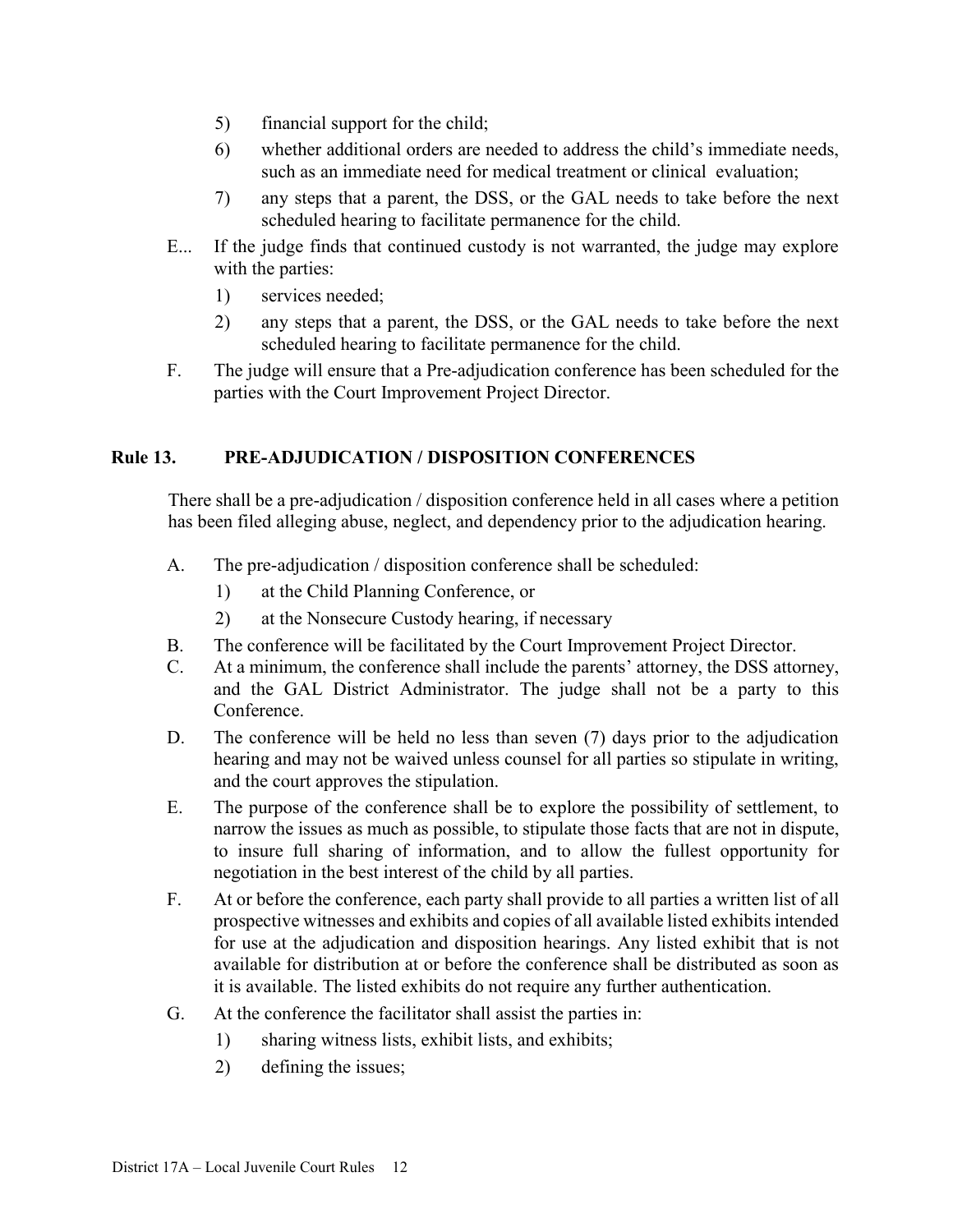- 3) identifying matters that can be stipulated and make stipulations, and 4) considering any proposed consent order.
- H. At the conclusion of the conference, the facilitator shall prepare an agreement in the form of a "Pre-adjudication Order" reflecting the outcome of the conference. All parties will be given the opportunity to review and sign the agreement prior to the adjudication hearing. This agreement will be presented to the judge on the date of hearing.

### **Rule 14. DISCOVERY**

- A. Orders: Discovery of the records is available by use of a discovery order either by consent of the parties or by order of the court after hearing.
- B. Access: The GAL Attorney, the DSS Attorney, and any party with a discovery order may have access to any records subpoenaed (including videotapes) intended to be used as an exhibit when received by the Court.
- C. Timeliness: Requests for discovery shall be made in a manner to not delay scheduled hearings and shall not serve as a ground for continuance for other than good cause found by the court.

## **Rule 15. STIPULATIONS IN ABUSE, NEGLECT AND DEPENDENCY**

The court can accept stipulations in adjudication and dispositional hearings:

- A. If the parties agree to stipulate to certain findings, conclusions, and/or provisions of the court's decree, the court shall determine, before accepting the stipulation in open court, that the parties understand the content and consequences of the stipulation, including the possibility that the child may be removed permanently from the home or that their parental rights may ultimately be terminated, and that they voluntarily consent to the stipulation. The Court's findings shall be set forth on the record. A party's nonresistance to entry shall be deemed as a stipulation.
- B. In lieu of stipulation, in order to protect the parent's constitutional rights or for any reason, a parent may choose not to resist the entry into evidence of the petition, court summary, medical reports, or other documents forming the basis of an adjudication. A statement that a party does not resist the findings / stipulations shall be deemed a sufficient finding of fact. Further, a parent may choose not to resist a determination by the court that a juvenile is abused, neglected, and/or dependent.

## **Rule 16. ADJUDICATION HEARING**

Adjudication hearings shall be held within sixty (60) days from the filing of the petition, unless the judge, for good case, orders that it be held at a later time as provide by N.C.G.S. 7B-801 (c).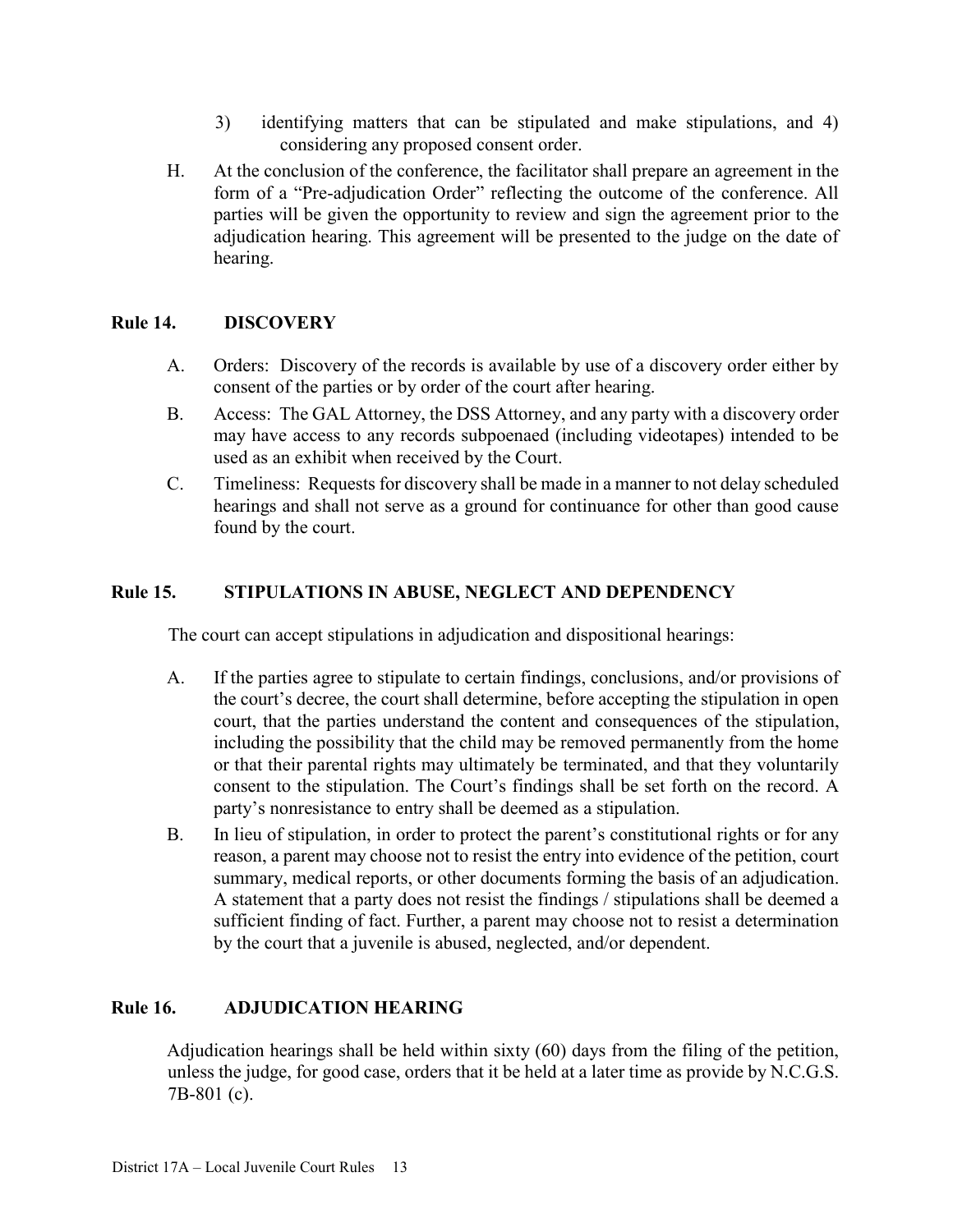- A. At any hearing the court, in its discretion, shall determine whether the hearing or any part shall be closed to the public. N.C.G.S. 7B-801 (a).
- B. The adjudication hearing shall be designed to adjudicate the existence or nonexistence of any of the conditions alleged in the petition. N.C.G.S. 7B-802.
- C. The allegations in the petition shall be proved by clear and convincing evidence. N.C.G.S. 7B-805.
- D. If the court determines that the allegations in the petition have been proven, the court shall so state. If the court finds that the allegations have not been proven, the court shall dismiss the petition and if the child is in nonsecure custody, the child shall be released to the parent, custodian, or caretaker. N.C.G.S. 7B-807 (a).

## **Rule 17. DISPOSITIONAL HEARINGS**

The dispositional hearing shall be held immediately following the adjudication or within thirty (30) days thereafter unless the court orders otherwise.

A. The court may consider written dispositional reports or other evidence that is believed to be relevant, reliable, and necessary to determine the needs of the child and the most appropriate disposition. (See Rule 27 regarding reports)

 The court shall not review the report prior to adjudication unless the parties have settled all adjudication issues or unless the parties otherwise agree.

B. At the conclusion of the hearing, the judge shall determine the date of the first review hearing.

### **Rule 18. REVIEW HEARINGS**

When a child remains in the jurisdiction of the court following the original disposition hearing, a review hearing shall be held at a time the judge designates in the disposition order, but in no event more than ninety (90) days from the date of the dispositional hearing. Thereafter, if the child remains out of the home following a review hearing, another review hearing shall be held at a time the judge designates in the review hearing order, but in no event more than six (6) months from the date of the previous review hearing. N.C.G.S. 7B  $-906.$ 

- A. The goal of each hearing is to achieve permanency for the child.
- B. The DSS and the child's GAL shall make available copies of the Review Court Report to the parent attorneys, the Juvenile Clerk, and to each other, no later than seven (7) days prior to the scheduled review hearing.
	- 1) This rule contemplates that review reports may be required to be updated as of the date of the review hearing in order to reflect matters that have occurred during the interim.
	- 2) The contents of the report is listed in Rule 27.E.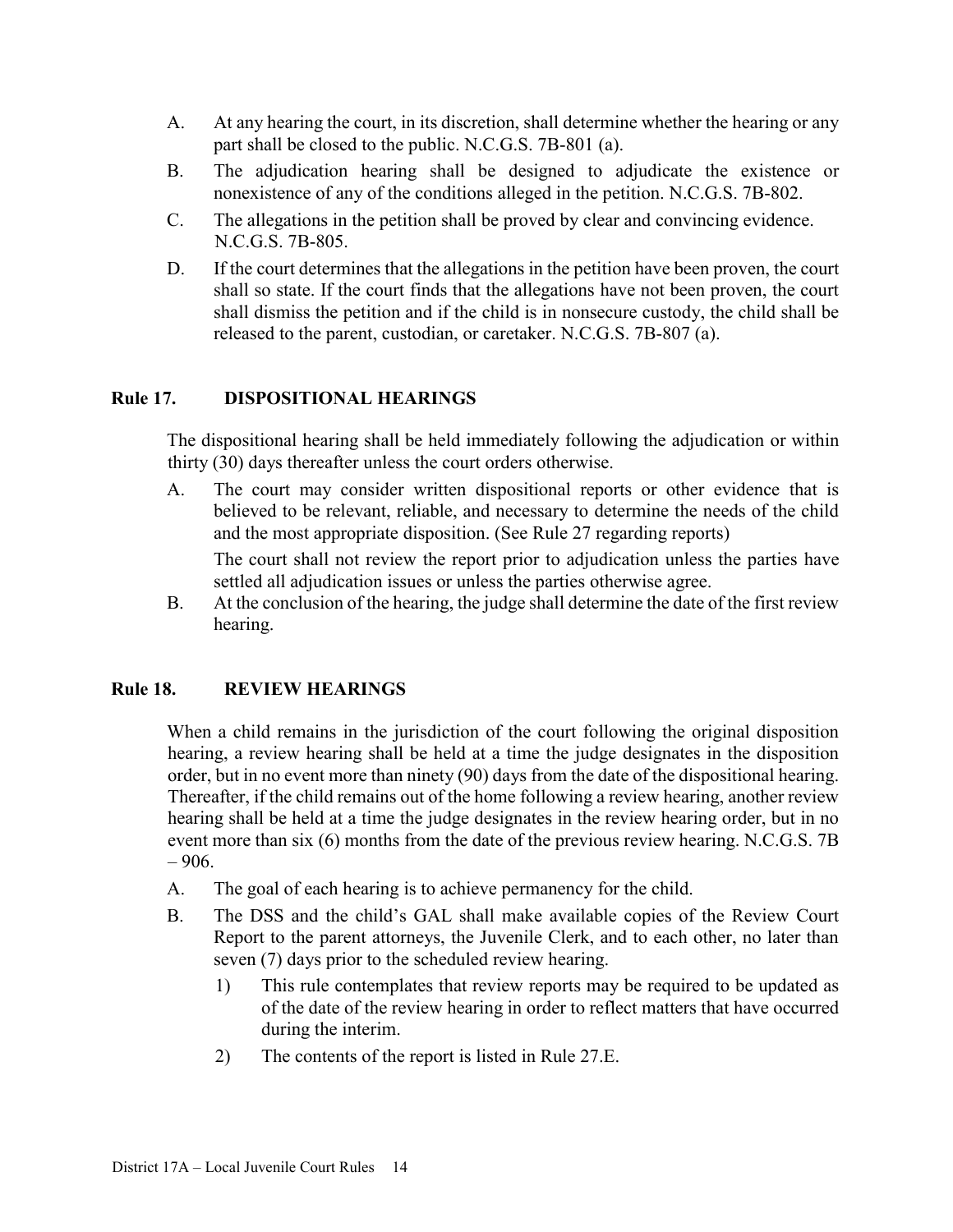- C. At least three (3) days prior to the review hearing, any party or attorney shall deliver in writing to the DSS attorney, the GAL, and all other parties any and all of the party's disagreements with or objections to the DSS or GAL written court summary.
- D. The party who files any additions and/or objections bears the burden of producing evidence at the subsequent review hearing.

#### **Rule 19. PERMANENCY PLANNING HEARINGS**

The court shall conduct an intensive permanency planning of each case where custody is removed from a parent, guardian, custodian, or caretaker, within twelve (12) months after the date of the initial order removing custody, and the hearing may be combined with the review hearing. Subsequent permanency planning hearings shall be held at least every six (6) months thereafter, or earlier as set by the court. N.C.G.S. 7B-907.

- A. The purpose of the hearing shall be to develop a plan to achieve a safe, permanent home for the child within a reasonable time period.
- B. The DSS and child's GAL shall make available copies of Permanency Planning Court reports as outline in Rule 16. B, C, D.

#### **Rule 20. TERMINATION OF PARENTAL RIGHTS HEARINGS**

The termination of parental rights hearing shall be conducted by the court at such time and place that the chief district court judge shall designate, but no later than ninety (90) days from the filing of the petition of motion unless ordered to be held at a later time. N.C.G.S. 7B-1109 (a)

A. The filing and hearing of the termination of parental rights petition or motion shall be held as provided in Article 11, N.C.G.S. 7B-1100 – 1113.

### **Rule 21. REVIEW OF AGENCY'S PLAN FOR PLACEMENT**

- A. A placement review hearing shall be held as provided according to N.C.G.S. 7B909, for the hearing of matters in any case where:
	- 1) one parent has surrendered a child for adoption and the termination of parental rights proceedings have not been instituted against the non-surrendering parent within six (6) months of the surrender by the other parent; or
	- 2) both parents have surrendered a child for adoption and the child has not been placed for adoption within six (6) months from the date of the more recent parental surrender.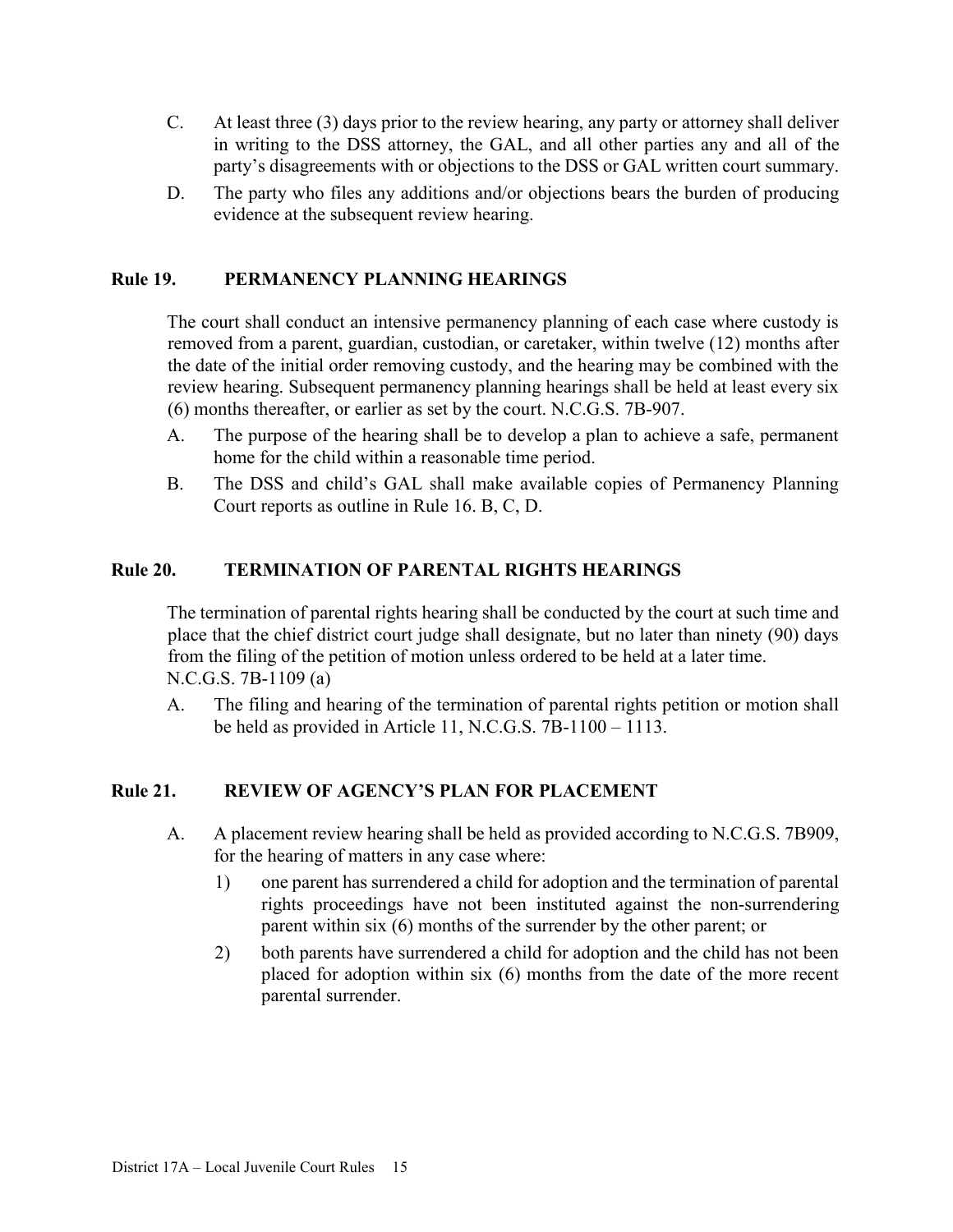#### **Rule 22. POST TERMINATION OF PARENTAL RIGHTS REVIEWS**

A placement review shall be held no later than six (6) months from the date of the termination of parental rights. These hearings shall be held every six (6) months thereafter until the child is placed for adoption and the adoption petition is filed. N.C.G.S. 7B-908.

The Court shall consider at least the following in the reviews:

- 1) the adequacy of the plan developed by the DSS for a permanent placement relative to the child's best interest and the efforts the DSS has made to implement such plan;
- 2) whether the child has been listed for adoptive placement with the North Carolina Adoption Resource Exchange, the North Carolina Photo Adoption Listing Service, or any other specialized adoption agency; and
- 3) the efforts previously made by the DSS to find a home for the child.

#### **Rule 23. CONTINUANCES**

- A. Juvenile cases, including motions for review in abuse, neglect and dependency matters should be disposed at the earliest opportunity, including the first setting for hearing. Requests for continuances that are made after the first setting for hearing on the merits of the case shall only be granted for extraordinary causes.
- B. All applications for continuance shall be made to the District Court Judge who has been assigned to the case and who will be presiding over the session of court for which the case is calendared.
- C. The various levels of court should work together to try to move cases as expeditiously as possible. Age of case, subject matter, and priority of setting should be given as much primacy as the level of court when resolving court conflicts.
- D. Attorneys shall notify the court and opposing counsel of any other court conflict(s) as they become known and shall keep the court advised of the resolution of that conflict. All judges shall communicate with other judges to resolve such conflicts. In resolving court conflicts juvenile cases shall take precedence over all other district court matters.
- E. All orders for continuance should be documented in writing, and shall include the name of the moving party, and objections to the continuance, and the basis for the continuance.
- F. All motions for continuances shall be made in writing to the court as soon as a conflict is identified and all impacted (opposing counsel, unrepresented parties, subpoenaed witness, or court staff charged with subpoenaing witnesses) shall be notified as soon as possible by the moving party.
- G. All parties should have the opportunity to be heard on a motion to continue.
- H. Factors to be considered by the appropriate court official when deciding whether to grant or deny a motion for continuance should include: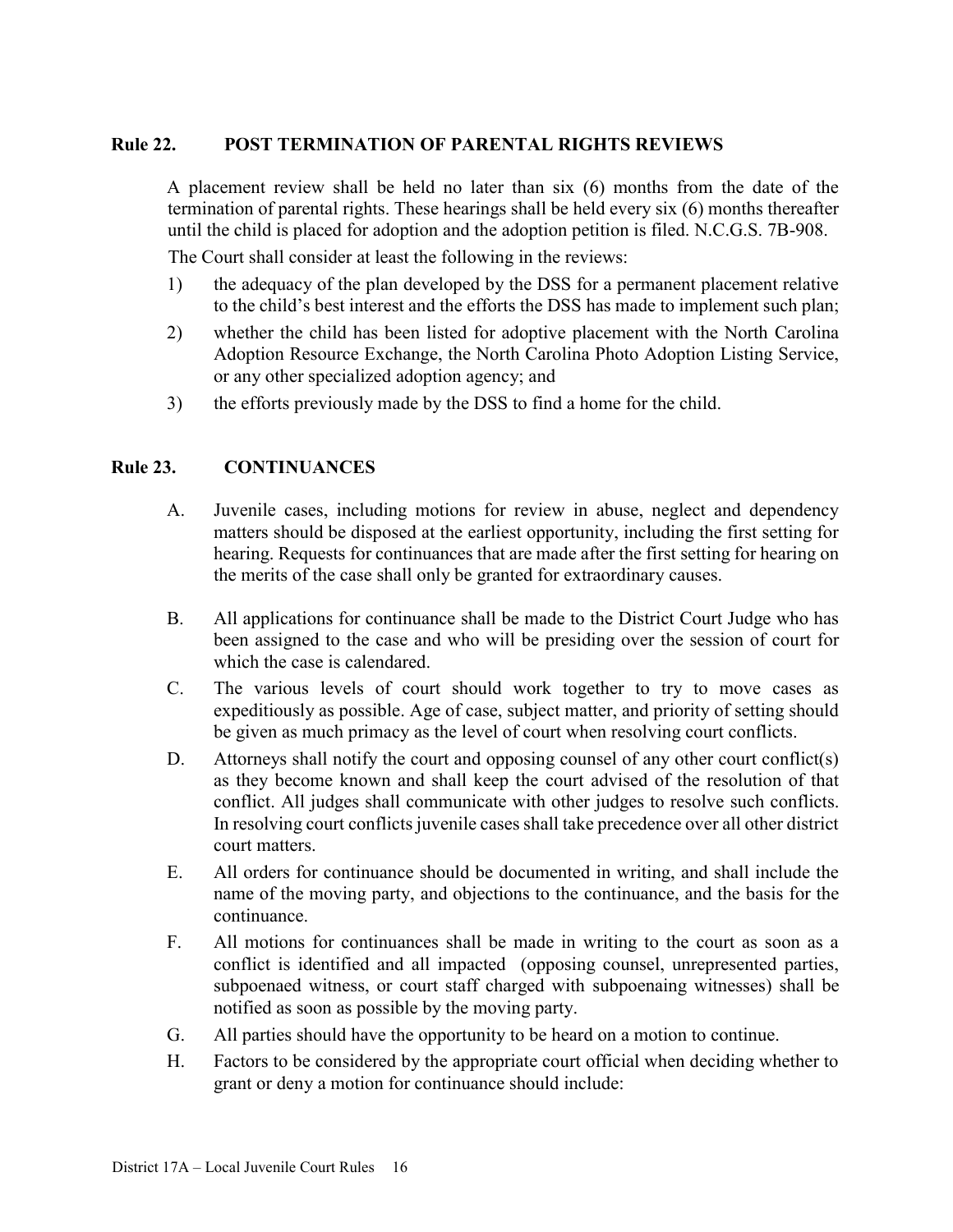- 1) the best interests of the child;
- 2) the opportunity to exercise the right to effective assistance of counsel;
- 3) the age of the case and the seriousness of the charge;
- 4) the incarceration status of the child;
- 5) the effect on children and spouses if the issue is continued and not resolved;
- 6) the impact of a continuance on the safety of the parties or any other persons;
- 7) the status of the trial calendar for the session;
- 8) the number, moving party, and grounds for previous continuances;
- 9) the due diligence of counsel in promptly making a motion for continuance as soon as practicable and notifying opposing counsel;
- 10) the period of delay caused by the continuance requested;
- 11) the presence of witnesses, including the child;
- 12) the availability of witnesses for the present session, or for a future session;
- 13) whether the basis of the motion is the existence of a legitimate conflict with another court setting;
- 14) the availability of counsel;
- 15) consideration of the financial consequences to the public, the parties, the attorneys, or witnesses if the case is continued; and
- 16) any other factor that promotes the fair administration of justice.
- I. Upon granting a motion for continuance, the judge shall reschedule the case for a specific date, taking into consideration the availability of counsel, parties, and witnesses.
- J. All court orders shall contain findings of fact sufficient to establish that the matter was continued for good cause shown.
- K. All adjudication of abuse, neglect and dependency cases should be within sixty (60) days of service of the petition. All termination of parental rights cases should be within ninety (90) days after service of the petition or motion.

### <span id="page-16-0"></span>**Rule 24. CALENDARING**

- A. The juvenile calendar for DSS cases shall be maintained by the Clerk assigned to Juvenile Court. No case shall be scheduled or removed from the calendar except by the Clerk or with the consent of the Presiding Judge.
- B. If the need arises for a nonsecure custody hearing at the Child Planning Conference, the Court Improvement Director will schedule a hearing with the judge who has been assigned to the adjudication hearing of the case. A nonsecure custody hearing can also be scheduled by the assigned judge in conjunction with the Juvenile Clerk.
- C. In an effort to have one judge hear all matters before the court for a family, any cases involving a juvenile previously adjudicated abused, neglected, dependent,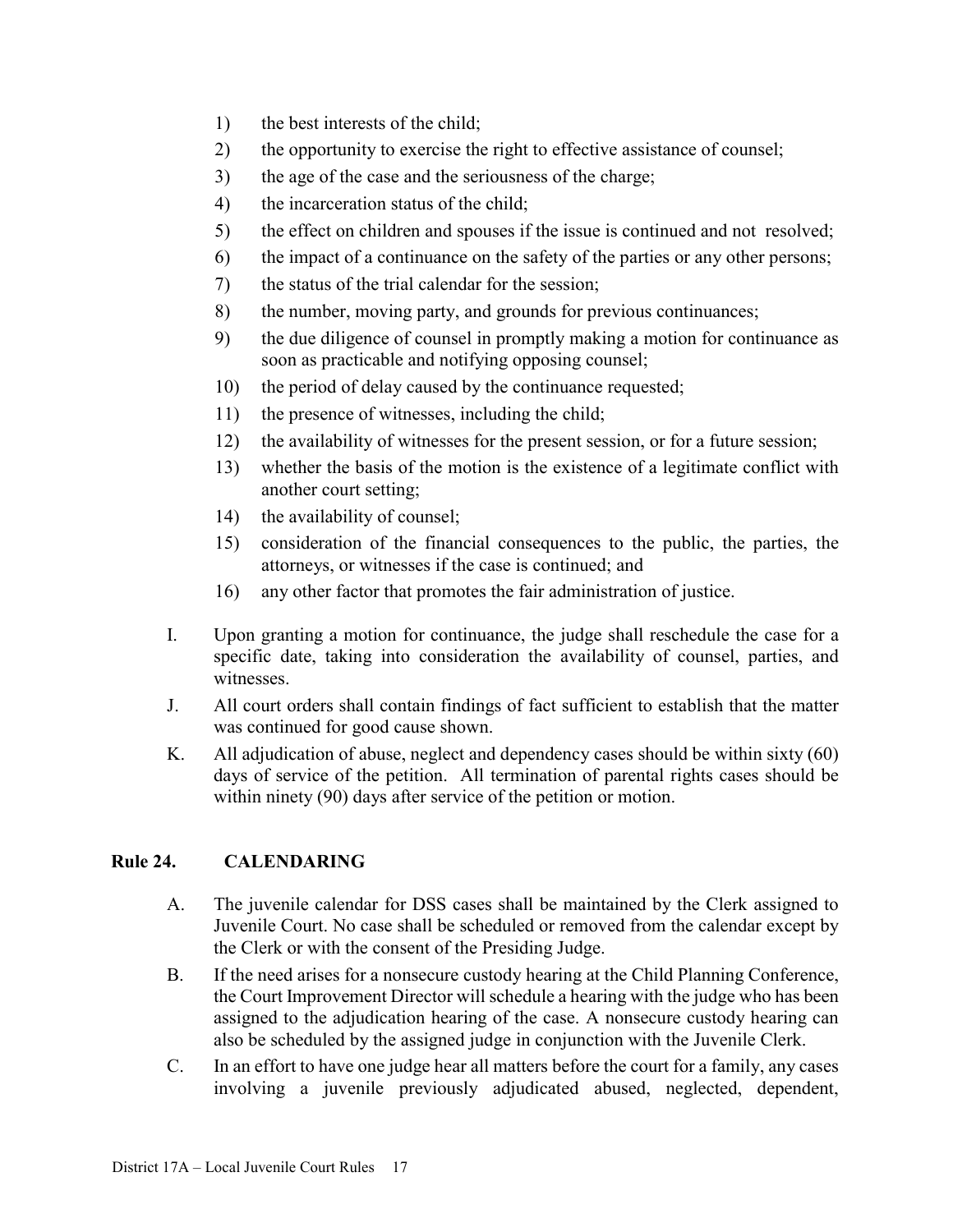delinquent or undisciplined shall be heard by the same judge who presided at the adjudication, unless circumstances otherwise require.

- D. At or before the conclusion of each hearing, the next hearing date shall be set and notice of the hearing shall be given to the parent in writing prior to them leaving court.
- E. Court calendars shall be provided to the DSS attorney, the GAL District Administrator and Attorney Advocate, and the Court Improvement Project Director no later than fourteen (14) days prior to the scheduled court date.
- F. Juvenile Court will be held on specified days each month as set forth in the District Court Assignments Calendar, a copy of which is available in the District Court Judge's Office. If additional court sessions are needed, the Chief District Court Judge will schedule them after consulting with the Juvenile Clerk and the Court Improvement Director.

## <span id="page-17-0"></span>**Rule 25. RELEASE OF PARENT ATTORNEYS**

In cases of abuse, neglect, and dependency, the parent has the right to counsel and to appointed counsel in cases of indigence unless that person waives that right. When a petition is filed alleging abuse, neglect, or dependency, the juvenile clerk shall appoint provisional counsel for each parent named in the petition. At the first hearing, the court shall dismiss the provisional counsel if the parent:

- 1) does not appear at the hearing;
- 2) does not qualify for court-appointed counsel;
- 3) has retained counsel of his/her choosing;
- 4) waives the right to counsel. N.C.G.S. 7B-602 (a)

Attorneys are appointed to cases by the Juvenile Clerk and will continue to represent the parent until the assigned judge dismisses the attorney. If at the court's discretion the attorney is released from further responsibility in the case, the attorney is not responsible for further appearances unless re-appointed by the court.

### <span id="page-17-1"></span>**Rule 26. COURT REPORTS**

The North Carolina General Statue requires only a "Predisposition" Court Report be completed in abuse, neglect, and dependency cases. The North Carolina Division of Social Services, however, in their efforts to comply with state and federal guidelines requires the completion of court reports for nonsecure, adjudication, dispositional, review, permanency planning, and post termination of parental rights review hearings. The Court will consider the information provided in each report from the DSS and the GAL which should include information specific to the purpose of that hearing. The reports shall include information about the child and family as outlined in The North

Carolina Division of Social Services Family Services Manual, Volume I, Chapter X, Section  $X(A, B, C, D, E)$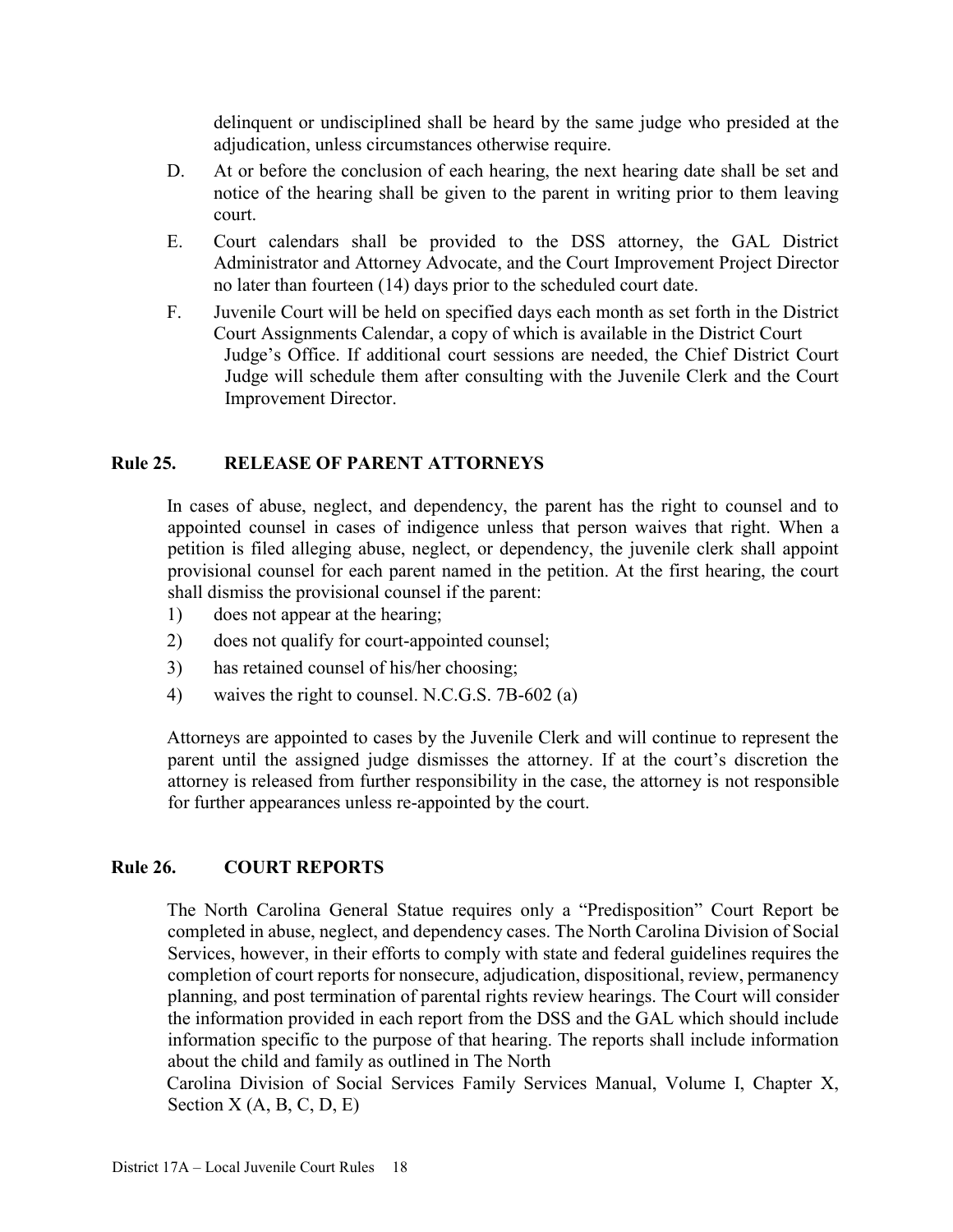- **A.** In accordance with N.C.G.S. 7B-808 whenever DSS files a petition, DSS shall prepare a **PRE-DISPOSITION REPORT** that shall include at least the following:
	- 1) a description of the placement plan for the child and how that plan is appropriate to the needs of the child;
	- 2) a description of the plan of services for the child and their family, and how that plan is appropriate to the needs of the child;
	- 3) a statement of changes in parental behavior which are needed to correct the conditions that led to the abuse, neglect, or dependency and the actions the parents must take; and
	- 4) if there is a recommendation that the child be removed from the home, the report shall also include:
		- a) a statement of the efforts by DSS to prevent the need for placing the child outside the home;
		- b) a description of the efforts by DSS to reunify the family, including services which have been offered, provided or rejected;
		- c) a statement of why the child cannot be reasonably protected from the identified problems while remaining in the child's home;
		- d) the identity of all relatives and friends who have been contacted about providing a placement for the child;
		- e) a suggested visitation for the child with the parents and siblings;
		- f) a statement of the child's special needs and how they may be met;
		- g) the identity and location of the child's siblings and statement of steps required to maintain contact between the siblings and reunify the family.
	- 5) if reunification efforts are not to be continued, reasons shall be specifically given in the report for this recommendation.
- **B.** The GAL for the child may also prepare a pre-dispositional report to assist the court in reaching a disposition that will serve the needs of the child.
- **C.** The Court will not review the pre-dispositional report prior to the Adjudication hearing unless the parties have settled all adjudication issues or unless the parties otherwise agree.
- **D.** The DSS and the child's GAL shall make available copies of the pre-dispositional reports to all parties and their counsel, and to each other, at or before the Pre-adjudication Conference. If, for any reason, a Pre-adjudication Conference does not occur, the reports to the parties and their counsel, and to each other, are due no later than ten (10) days prior to the scheduled Adjudication hearing. The reports will be submitted by the DSS and the GAL to the Court on the date of the hearing.
	- 1) This rule contemplates that the pre-dispositional reports may be required to be updated as of the date of the dispositional hearing to reflect matters that have occurred during the interim.
- **E.** When a child remains in the custody of the DSS after the dispositional hearing, the DSS and the child's GAL shall prepare and make available copies of the **REVIEW AND PERMANENCY PLANNING AND POST TERMINATION OF PARENTAL RIGHTS COURT REPORTS** to the parent attorneys, the Juvenile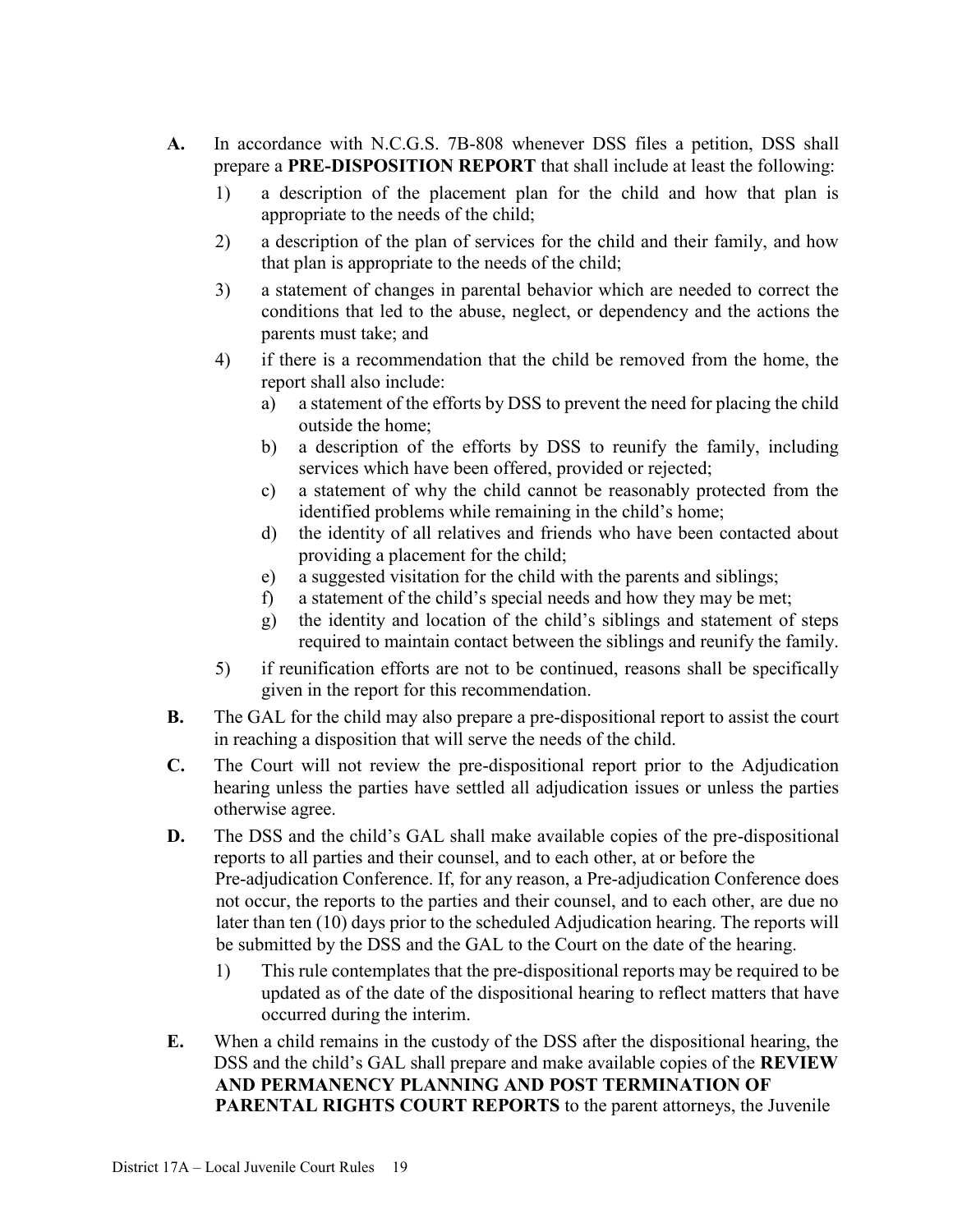Clerk, and to each other, no later than seven (7) days prior to the scheduled review and permanency planning hearings.

**F.** The North Carolina General Statues do not require the DSS or GAL to submit a **TERMINATION OF PARENTAL RIGHTS COURT REPORT**, however, if the DSS or GAL does submit such a report, it will not be reviewed by the Judge prior to the termination of parental rights adjudication unless all parties stipulate for the report to be reviewed by the Judge prior to court. If a report is submitted, copies shall be made available to the parent attorneys, the Juvenile Clerk, and to each other, no later than seven (7) days prior to the scheduled hearing.

### <span id="page-19-0"></span>**Rule 27. REASONABLE EFFORTS**

- A. An order placing or continuing the placement of a child in the custody of the DSS, whether an order for continued nonsecure custody, a dispositional order, or a review order shall contain findings as to whether the DSS has made reasonable efforts to prevent or eliminate the need for placement of the child or whether reasonable efforts were precluded by an immediate threat or risk of harm to the juvenile unless the court has previously determined that such efforts are not required or shall cease.
- B. The DSS shall present evidence as to the need for services in the following areas on a case specific basis. The efforts made to provide those services, the availability or unavailability and the reason that services in a particular area are not provided:
	- 1) general public assistance programs;
	- 2) health services;
	- 3) crisis counseling;
	- 4) emergency caretaker or homemaker services;
	- 5) cash assistance or goods to provide for the essential needs of the child on a temporary basis;
	- 6) counseling services;
	- 7) daycare;
	- 8) parent training;
	- 9) transportation;
	- 10) visitation between parents or caretakers and child as frequently as possible;
	- 11) employment and training support services
	- 12) housing and home improvement services;
	- 13) nutrition services;
	- 14) education services;
	- 15) permanency planning;
	- 16) any other services ordered by the Court.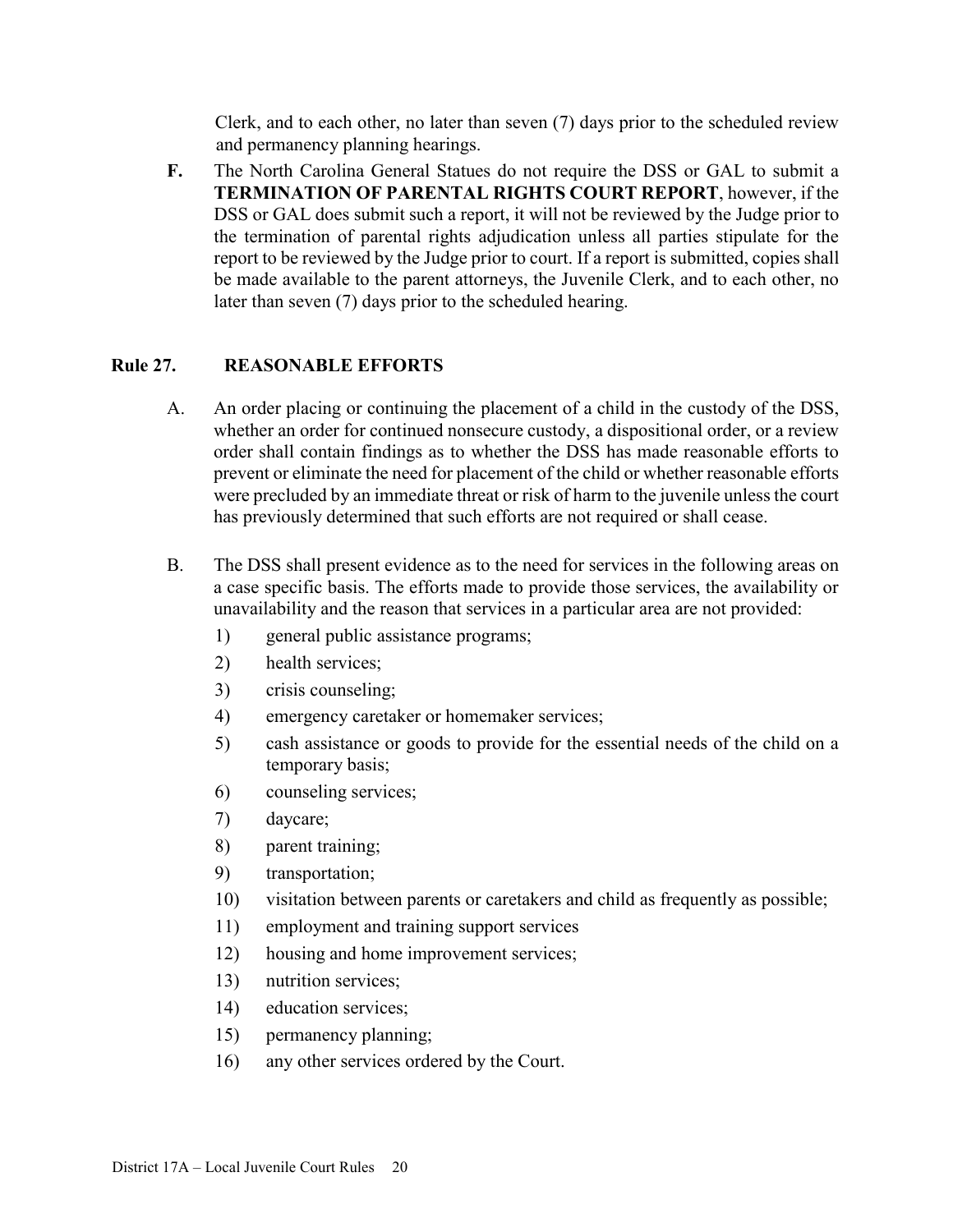- C. Reasonable efforts shall be reported with specificity as to the type of service and the date of delivery. The Court should also consider the response of the parents or caretakers to the services offered or provided, including attendance, level of cooperation, and demonstration of improvement.
- D. A finding that reasonable efforts have not been made by the DSS shall not preclude the entry of an order authorizing the child's placement when the court finds that placement is necessary for the protection of the juvenile. Where efforts to prevent the need for placement were precluded by an immediate threat of harm to the child, the court may find that the placement of the child in the absence of such were reasonable.

## <span id="page-20-0"></span>**Rule 28. COURT ORDERS AND DISTRIBUTION**

- A. The DSS attorney or designated attorney for the DSS shall prepare all orders, unless otherwise provided herein or instructed by the presiding judge.
- B. All orders must be filed with the Juvenile Clerk within thirty (30) days following the conclusion of the hearing. A draft of all orders shall be circulated among the attorneys involved in the proceeding prior to the submission of the original order to the Court for signature. In no event, shall an order be entered later than thirty (30) days following the hearing unless for good cause shown.
- C. All orders are filed with the Juvenile Clerk and placed in the juvenile's file. A copy of the order is mailed to the parent's attorney, the parent, and the GAL Administrator by the DSS Attorney. If the parent is not represented by an attorney and the parents address is known, a copy will be mailed to the parent.

## <span id="page-20-1"></span>**Rule 29. TRANSLATORS**

- A. Any court hearing shall not proceed unless a language translator is present when it is determined that such is needed. The need for translator will be determined by the Court Improvement Project Director or presiding judge having initial contact with the client.
- B. If it is determined a translator is needed the Juvenile Clerk or the Court Improvement Project Director will make the arrangements.
- C. Preference in securing a translator's services for the court process will be given to those translators who are certified by the Administrative Office of the Courts.

### <span id="page-20-2"></span>**Rule 30. WRITS**

If a parent is detained in a jail, prison, or detention center and requests to be present at a Juvenile hearing concerning their child, it is the responsibility of the parents attorney to advise the Juvenile Clerk of this request. The Juvenile Clerk will complete an Application and Writ of Habeas Corpus Ad Testificandum and submit it to a District Court Judge for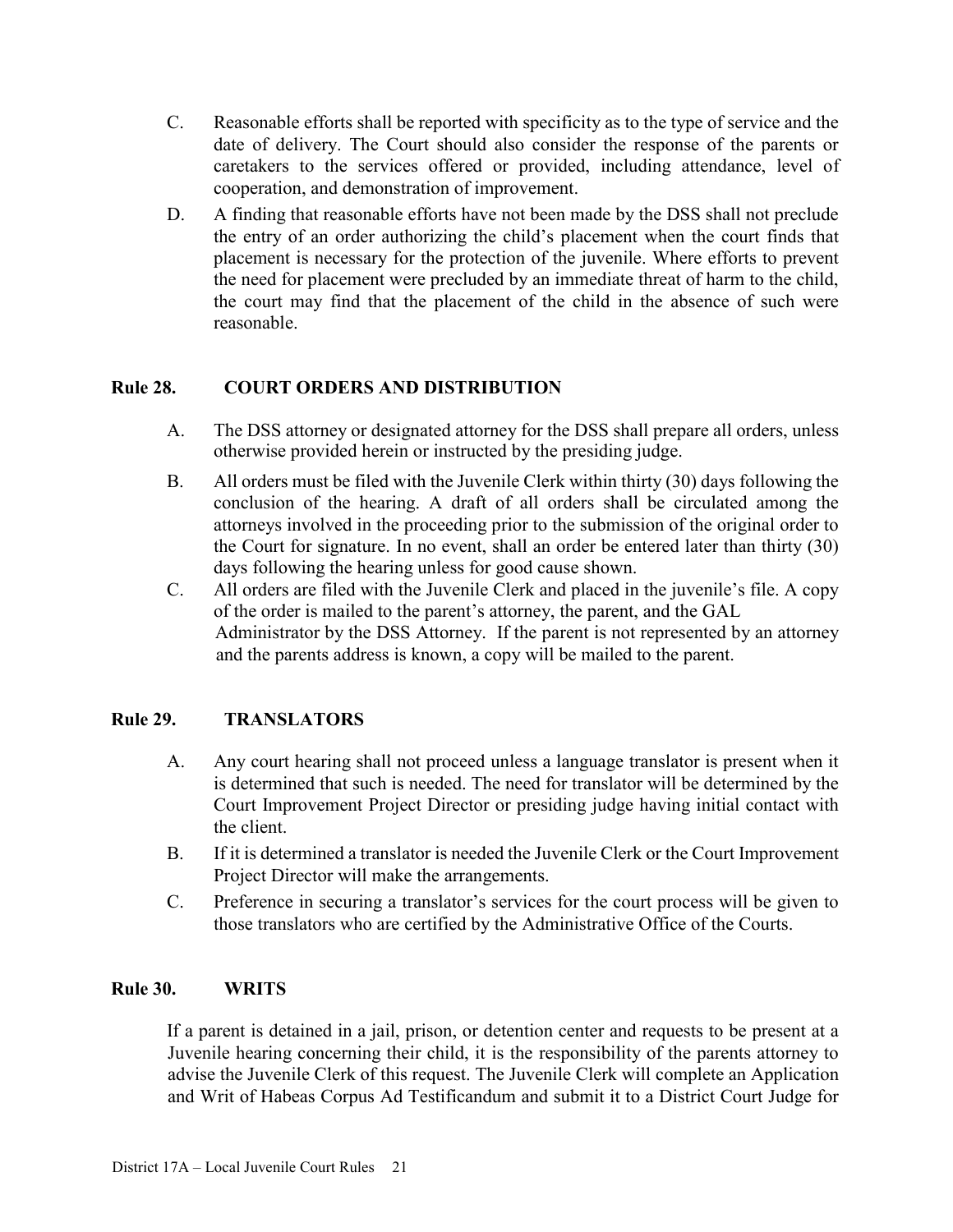their approval or denial of the request. If the request is approved, the Juvenile Clerk will then submit it to the Department of Corrections for them to carry out the order. The parent will then be brought before the Court on the specified date and time.

### <span id="page-21-0"></span>**RULE 31. PRIORITY OF JUVENILE COURT**

Juvenile cases involving abuse, neglect, and dependency cases have priority over district court matters in accordance with the provisions of Rule 3.1 of the General Rules of Practice for the Superior and District Courts.

# **JUDICIAL DISTRICT 17A ROCKINGHAM COUNTY DISTRICT COURT, JUVENILE DIVISION JUVENILE DELINQUENT AND UNDISCIPLINED CASES**

### **Rule 32. GENERAL PROVISIONS**

The purpose of these rules is to establish procedures for juvenile court cases in which a petition is filed alleging that a juvenile is delinquent or undisciplined. The procedures shall provide for the orderly, prompt, and just disposition of Juvenile Delinquent and Undisciplined matters. These rules are established to enhance the North Carolina General Statutes 7B-1500 (Juvenile Code); to meet the needs of this judicial district in efforts to allocate appropriate resources for the juveniles and their families; to allocate appropriate rehabilitative resources to the juveniles; to protect the community; to honor victims' rights; and to encourage involvement of juveniles and their families in the judicial process.

It is recognized that these rules are not complete in every detail and will not cover every situation that may arise. In the event that these rules do not cover a specific matter, all parties shall act in accordance with the orders of the Chief District Court Judge.

These rules and procedures, and all amendments hereafter, shall be filed with the Clerk of Superior Court for Rockingham County and may be cited accordingly.

The Chief District Court Judge's Office shall distribute a copy of these rules and any subsequent amendments hereafter to each member of the Juvenile Bar in the district, the Department of Public Safety, Juvenile Division, the District Attorney's Office, and the Department of Social Services, and shall make the rules available through the court website at [www.nccourts.org.](http://www.nccourts.org/)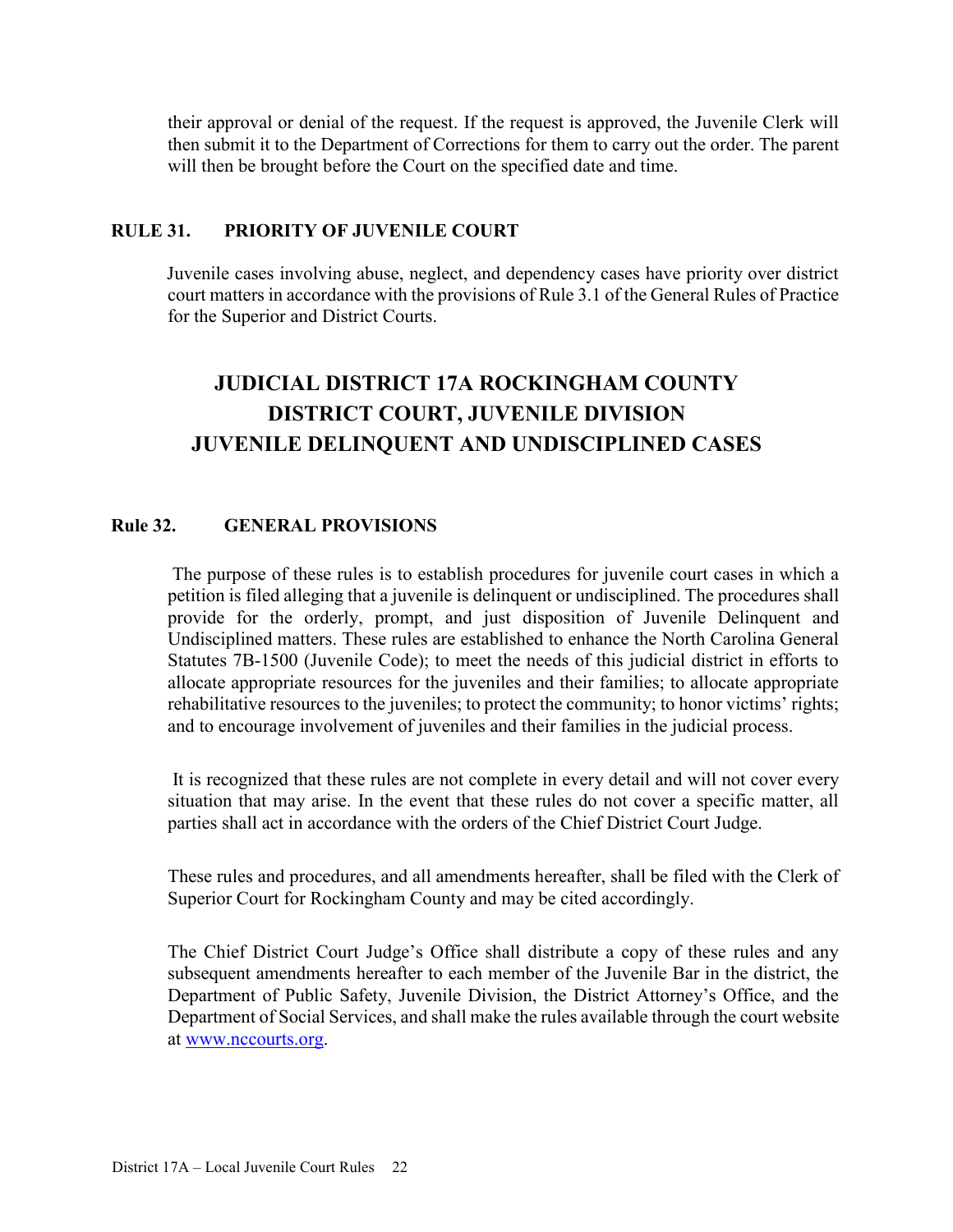## **Rule 33. DETERMINATION OF COUNSEL**

General: The Clerk shall maintain a list of attorneys eligible to be appointed to represent juveniles.

Upon the filing of a petition alleging a juvenile to be delinquent or undisciplined, the clerk shall issue a Juvenile Summons and a Notice of Hearing Undisciplined/Delinquent form (AOC-J-340). The clerk shall appoint counsel to represent each juvenile alleged to be delinquent or alleged to be an out-of-state runaway (ICJ), and include the attorney's name and contact information on the summons. The Clerk shall appoint the next attorney on the list unless that attorney has a conflict or the juvenile has been previously represented by another attorney and that attorney shall be appointed to the juvenile if still on the list.

Any attorney requesting to be included on the list for appointment to the juvenile defender list:

- A. must be licensed to practice law in the state of North Carolina;
- B. must maintain an office in the judicial district;

C. has read through the Juvenile Code and is knowledgeable of the NC General Statutes related to juveniles;

D. has participated in an orientation with the Chief Court Counselor or another member of the CCC's staff; and

E. has read through the Local Rules as set out herein.

If an attorney wishes to be removed from the juvenile defender court-appointed list, the attorney must notify the District Court Judges' Office and the Juvenile Court Clerk. The attorney shall continue representation of any juvenile to whom the attorney is appointed to whose case is pending.

A copy of the Petition, along with a copy of the Summons naming provisional appointed counsel, shall be provided to the appointed counsel in the action. The initial notice of assignment shall be made electronically, and the attorney shall pick up all paper copies of the above documents from the Juvenile Clerk in the Office of the Clerk of Superior Court.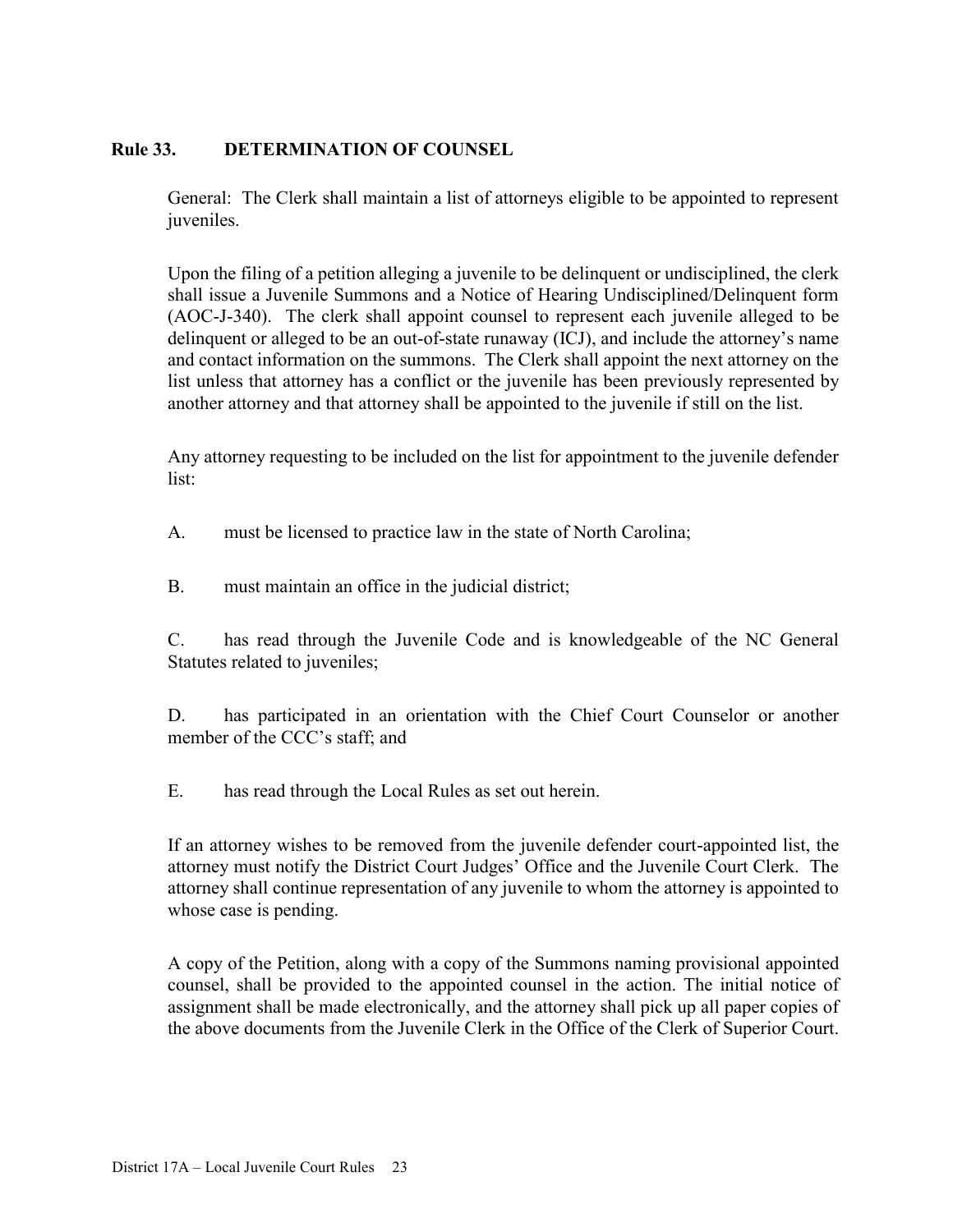An attorney who has a conflict in another court shall refer to **Rule 3.1 Guidelines for resolving conflicts** as set forth in General Rules of Practice for the Superior and District Courts in the General Statutes of North Carolina Annotated Rules of North Carolina.

If the Court wishes to enter a judgment against the parent or guardian for court-appointed attorney fees, the Court shall make inquiry about time the attorney has involved in a juvenile delinquency matter. This inquiry shall be made in open court. Fee applications should be submitted to the Court at the time of disposition of the case, and in no event later than 30 days of the disposition of the case.

Attorneys shall adhere to the Canons of Ethics and the Code of Professional Conduct as promulgated by the North Carolina State Bar.

## **Rule 34. INTERPRETERS**

A court hearing shall not proceed without an interpreter present if it is determined that an interpreter is needed for the juvenile offender or for the parent or guardian who may be placed under an order to comply with certain conditions of the juvenile's probation or protective supervision. The Juvenile Court Counselor shall notify the Juvenile Clerk of the need for an interpreter prior to the date of the hearing, in order for the Clerk to schedule an interpreter.

### **Rule 35. SECURE CUSTODY**

All secure custody orders that accompany petitions shall be set for a secure custody hearing within five (5) days of the filing of the petition/the juvenile being taken into secure custody. If a JCC court date is not scheduled within this timeframe, the hearing shall be set for an appropriate court date during morning recess.

The Juvenile Clerk shall contact the appointed attorney and the Office of the District Attorney by phone or email to notify the attorney of the secure custody hearing.

Any juvenile out-of-state resident in runaway status being held in secure custody shall be brought before the Court for a Secure Custody hearing within 24 hours of being taken into secure custody. The purpose of that hearing is: (per

*Revised Interstate Compact for Juveniles Guide*)

- A. to advise the juvenile of his or her rights (*ICJ Juvenile Rights Form*):
- B. to make inquiry as to the juvenile's decision to voluntarily return home (ICJ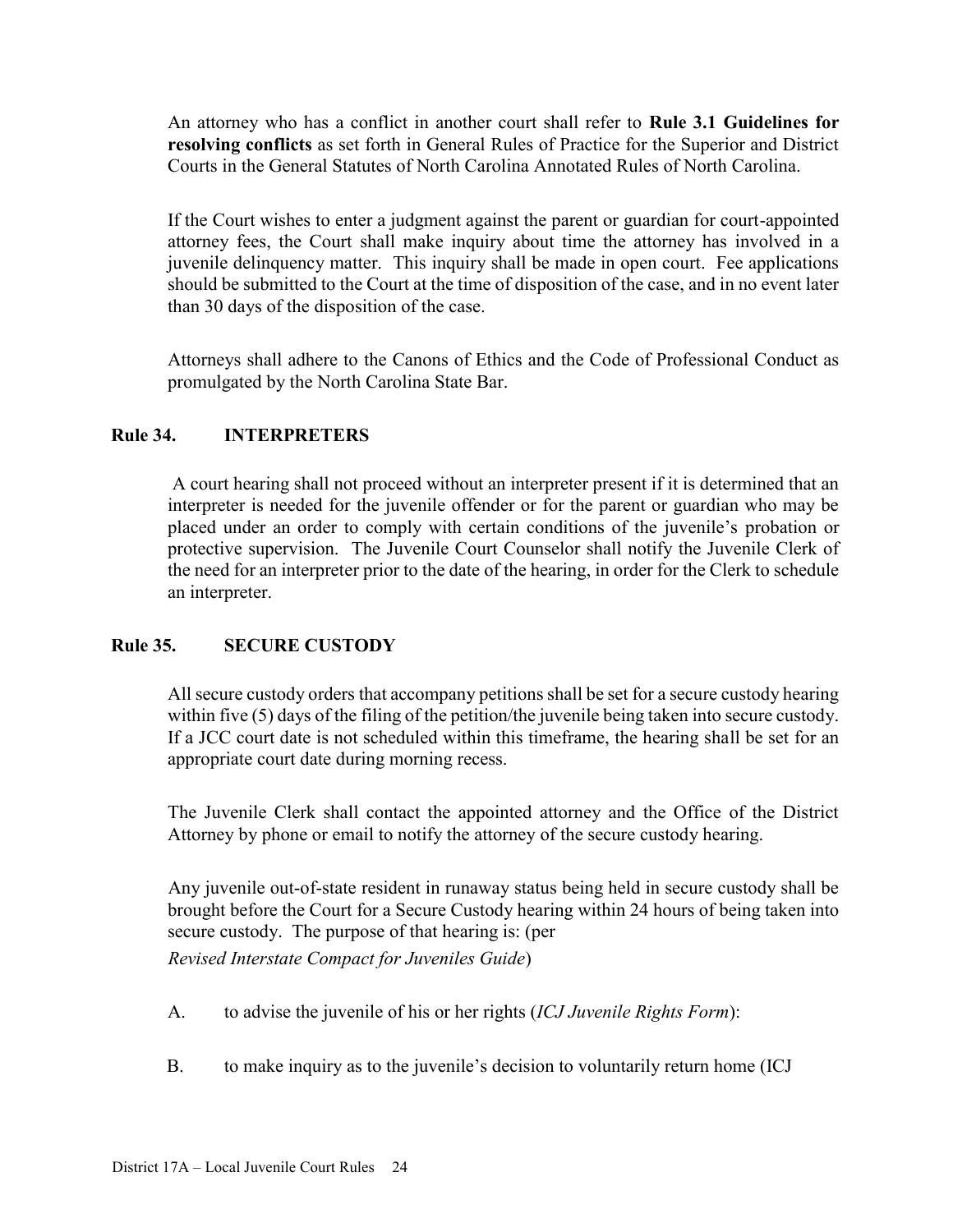Form III), or if there is a refusal by the juvenile to voluntarily return home, the juvenile is held in secure custody pending completion of the home state's requisition hearing; and

C. to consider appointing counsel or a guardian ad litem to represent the juvenile in the process.

## **Rule 36. HEARING SCHEDULES**

At the time of calendar call, the attorneys shall be present and priority for the order of hearing the cases shall take into consideration the status and priority of each case, the transportation of juveniles in secure custody or transported from a group home or other facility, or the schedule of law enforcement officers, educators, or other witnesses.

## **Rule 37. CALENDARING**

All petitions shall be calendared pursuant to a schedule promulgated by the Chief District Court Judge. Juvenile Petitions shall be calendared approximately one month from the date of filing. Juvenile Motions to Review or Orders to Show Cause shall be set no less than 14 days from the date of filing, to allow for appropriate time for notice to the parties.

As to juvenile petitions alleging an offense that would be a felony if committed by an adult:

A. All felony petitions shall be set for a Felony First Appearance within ten (10) days of the filing of the petition. If a JCC court date is not scheduled within this timeframe, the hearing shall be set for an appropriate court date during morning recess. If the juvenile is in secure custody, the First Appearance hearing shall be set on the date of the Secure Custody hearing as set out in Rule 35, *supra*;

B. Due to the minimal time available for service, the Juvenile Court Counselor shall notify the juvenile and his family of the court date and time for the First Appearance hearing. The Sheriff's Department is to continue to attempt service even if the date of the 10-day hearing has passed (the Juvenile Summons will also direct the juvenile and parent/guardian to appear on the future adjudication date);

C. Appointed counsel, the juvenile, the juvenile's parent, guardian or custodian, an Assistant District Attorney, and the Juvenile Court Counselor (or representative) shall be present at the hearing; and

D. At the Felony First Appearance Hearing, the status of the case shall be reviewed, including service. If service has not been perfected, and the juvenile and parent/guardian are present, the Clerk and Juvenile Court Counselor shall work with the Sheriff's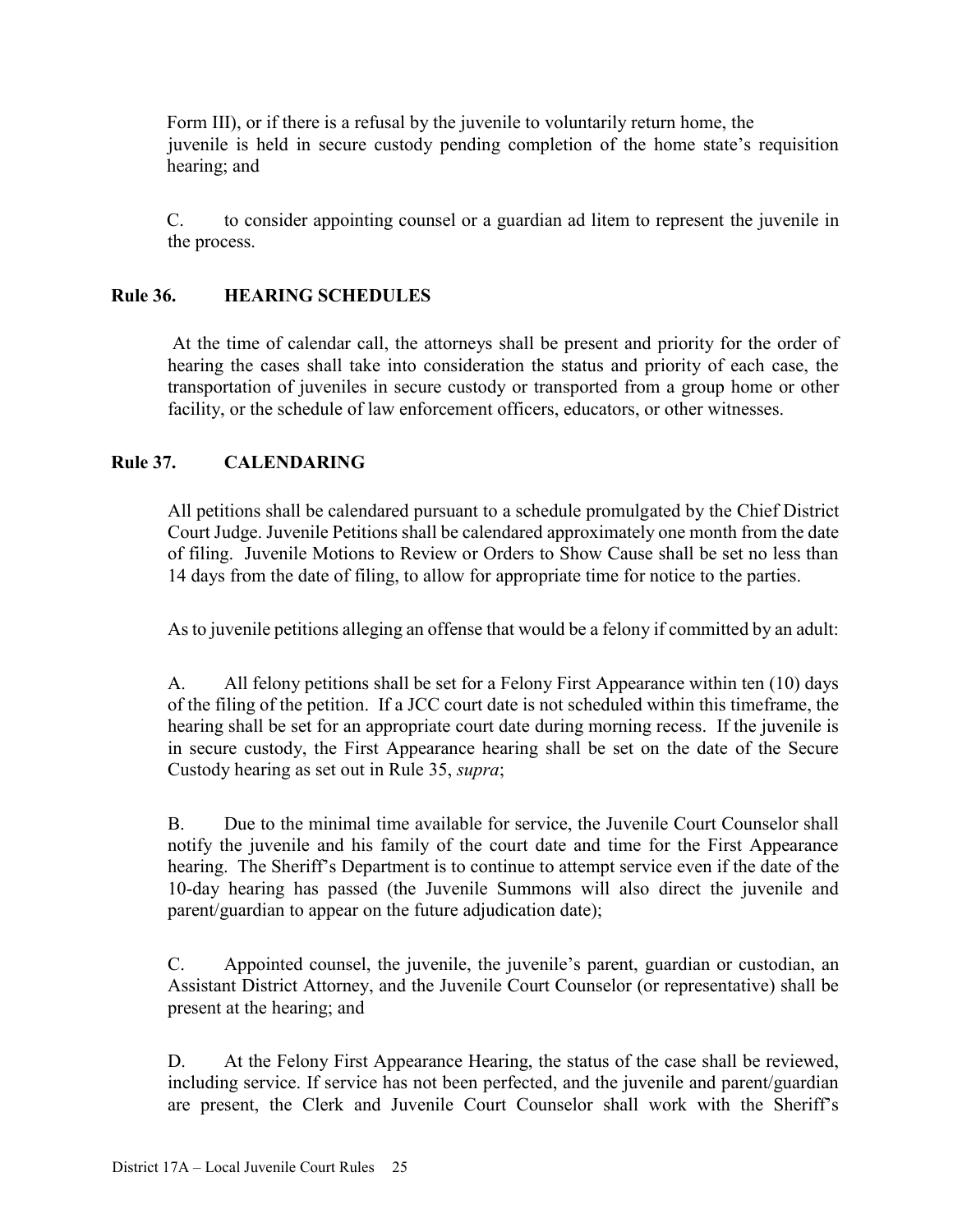Department in order to obtain service. If the juvenile and parent/guardian is not present and service has not been obtained, the First Appearance will be rescheduled. If service has been perfected a probable cause hearing/trial date will be set within fifteen (15) days of the hearing, unless a waiver of probable cause is properly entered into by the juvenile through his or her attorney.

The Juvenile Court Calendar shall be maintained by the Juvenile Clerk. No case shall be scheduled except by the Juvenile Clerk or with the consent of the presiding Judge.

As to juvenile petitions alleging multiple offenses or petitions filled with different offense dates are filled in the same time period, the Clerk shall set the petitions for the same Adjudication date.

#### **Rule 38. NOTICE OF CALENDARING**

Calendars shall be published by the Juvenile Court Clerk and shall be available ten days preceding the scheduled court session.

The Judge's calendar copy shall not reflect the juvenile's file number. The Clerk shall only supply the Judge with the pending petition (subfolder P), until the matter is ready for disposition, and at that time, the Judge shall be provided with the juvenile's court file (JB file). *See* (*Records of the Clerks of Superior Court Rules of Recordkeeping: XII. Juvenile*)

#### **Rule 39. HEARINGS**

The Juvenile Court Counselor shall provide a copy of the Juvenile Family Data Sheet and the Disposition Recommendations to the District Attorney and to the juvenile's attorney prior to the hearing. Copies shall be made available at 9:00 a.m. on the date of the Disposition Hearing in the Offices maintained for Juvenile Court Counselors in the Courthouse, and shall be obtained by the juvenile's attorney of record or Assistant District Attorney seeking the same in person.

#### **Rule 40. TIME STANDARDS**

Based on the need for a more immediate response to charges by juvenile offenders and the relationship between cause and effect, and based on the need to protect the community and honor victims' rights, time standards are hereby established as set forth below.

Absent exigent circumstances, juvenile delinquent misdemeanor petitions and undisciplined petitions shall be adjudicated within sixty (60) days of the service of the petition. Juvenile delinquent felony petitions shall be adjudicated within 90 days of service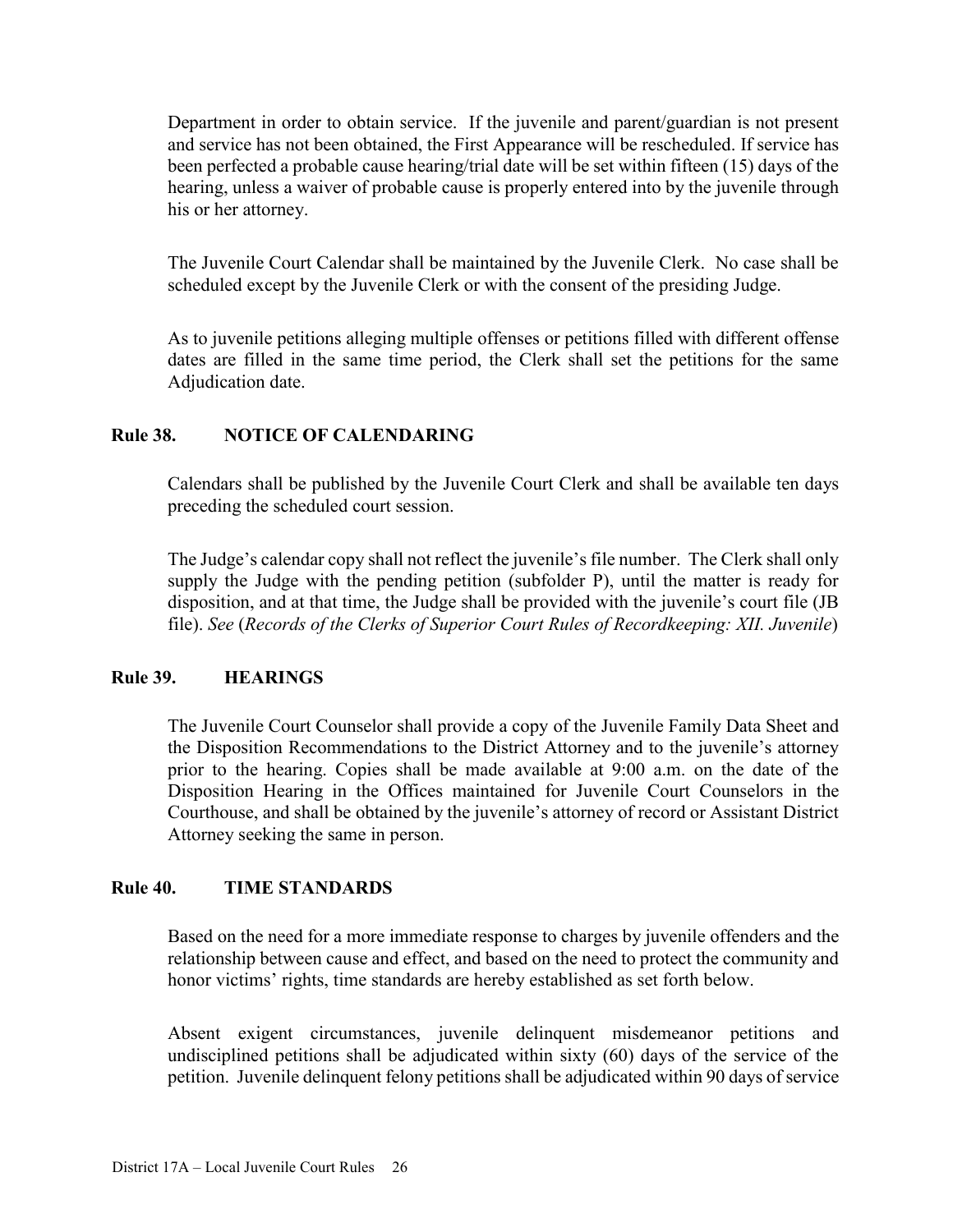of the petition. Any case continued for adjudication after these time standards shall have continuance orders setting out the reasons for the delay.

#### **Rule 41. MOTIONS/DISCOVERY PRACTICE**

Once counsel has appeared or been appointed in a case, it shall be presumptively assumed that counsel is seeking those items properly discoverable by law. No formal request for discovery under N.C.G.S. 7B-2302 need be made. Pursuant to the open file policy as set forth in the Case Management Plan filed in the Office of the Clerk of Superior Court of Rockingham County, the Office of the District Attorney shall provide all discoverable items in accordance with N.C.G.S. 7B-2300.

In the event a request for discovery is filed, all motions for discovery and discovery sharing shall be made as set forth in Chapter 7B of the North Carolina General Statutes and as set forth in the North Carolina Rules of Civil Procedure, and shall be verified and specifically set forth in details the discovery items being sought. Discovery requests shall not be made in such a manner to cause delay in the juvenile cases.

In juvenile cases involving felonies, the District Attorney's Office shall provide to the juvenile's attorney the discovery, per NCGS 7B-2300, within a reasonable time period after the First Appearance hearing.

The juvenile's attorney shall provide reciprocal discovery to the Assistant District Attorney, pursuant to NCGS 7B-2301.

### **Rule 42. MOTIONS FOR CONTINUANCE**

Attorneys shall make all reasonable efforts to avoid continuances. Pursuant to NCGS 7B-2406, "the court for good cause shown may continue any hearing for as long as is reasonably required to receive additional evidence, reports, or assessments that the court has requested, or other information needed in the best interests of the juvenile and to allow for a reasonable time for the parties to conduct expeditious discovery. Otherwise, continuances shall be granted only in extraordinary circumstances when necessary for the proper administration of justice or in the best interests of the juvenile." What constitutes good cause and extraordinary circumstances is in the sound discretion of the judge to whom a motion to continue is presented.

All requests for continuance shall be made as soon as the reason for continuance is identified by either the defense or the prosecutor. There shall be discussion between the juvenile defender, the Assistant District Attorney, and the Juvenile Court Counselor, if at all possible, prior to the date of the hearing.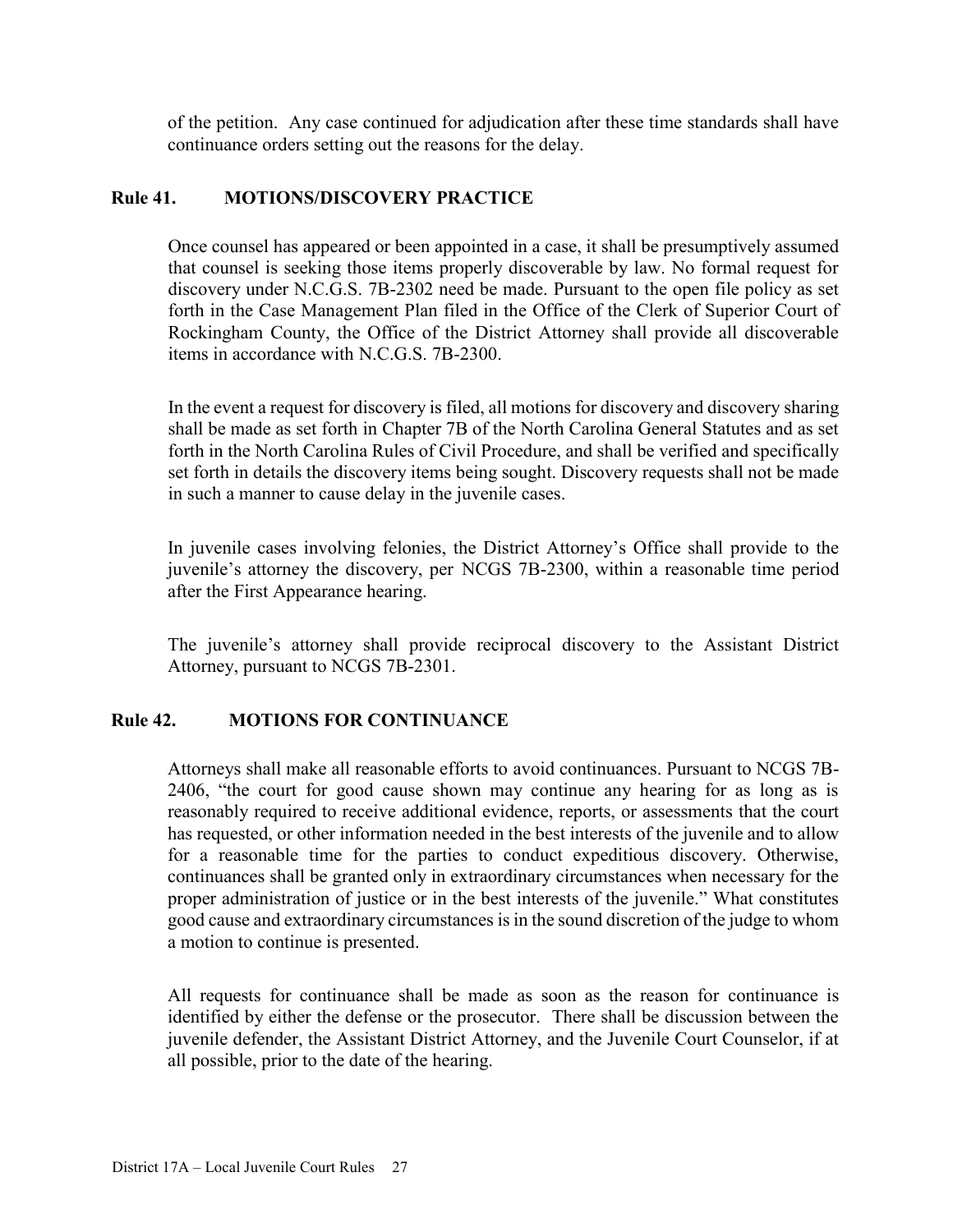Requests for continuance will only be granted when compelling reasons are presented which affect the fundamental fairness of the hearing and it is in the best interest of juvenile. Continuances will not be granted based on consent of the parties, or the fact that the case has not been continued previously.

In the event that a case is continued prior the scheduled court date, the moving party must submit a continuance order to the Judge's Office. The juvenile's attorney or the Juvenile Court Counselor shall notify the juvenile and parent/guardian of the continuance and the new court date; the District Attorney's Office shall notify the petitioner and witnesses of the continuance and the new court date. The Clerk shall re-issue the subpoenas for the new date, unless the continuance order directs the witnesses to appear for the new date and that the witnesses remain under subpoena, and the Clerk will mail a copy of the order to the witnesses.

Requests for a peremptory setting for cases involving persons who must travel long distances, cases involving numerous expert witnesses or cases in which other extraordinary reasons for such request exist, must be made to the assigned Judge, by way of a letter, email, or facsimile transmission only after the written request is made to the juvenile's attorney, the Assistant District Attorney, and the Juvenile Court Counselor.

The assigned juvenile judge may set a case peremptorily on his/her own motion.

Cases set peremptorily will only be continued by the Court for exigent reasons.

#### **Rule 43. NOTICE OF SERVICE OF PROCESS FOR SHOW CAUSE ORDERS AND JUVENILE SUMMONS**

If service of a Juvenile Summons or Order to Show Cause or a subpoena is unsuccessful, the Clerk is to notify the Juvenile Court Counselor. The Juvenile Court Counselor shall assist the District Attorney's Office in contacting the petitioner in order to seek a current address for the juvenile and the parents or the witness. The JCC or the DA is to notify the Clerk of a new address and an Alias and Pluries Summons shall be issued.

### **Rule 44. JUVENILES PLACED INTO THE CUSTODY OF THE DEPARTMENT OF SOCIAL SERVICES**

Upon a decision being made by a Juvenile Court Counselor to recommend to the Court a Dispositional option to place a juvenile in the custody of the Department of Social Services, the Juvenile Court Counselor shall notify the Director of the Department of Social Services of that intent and of the pending court hearing date.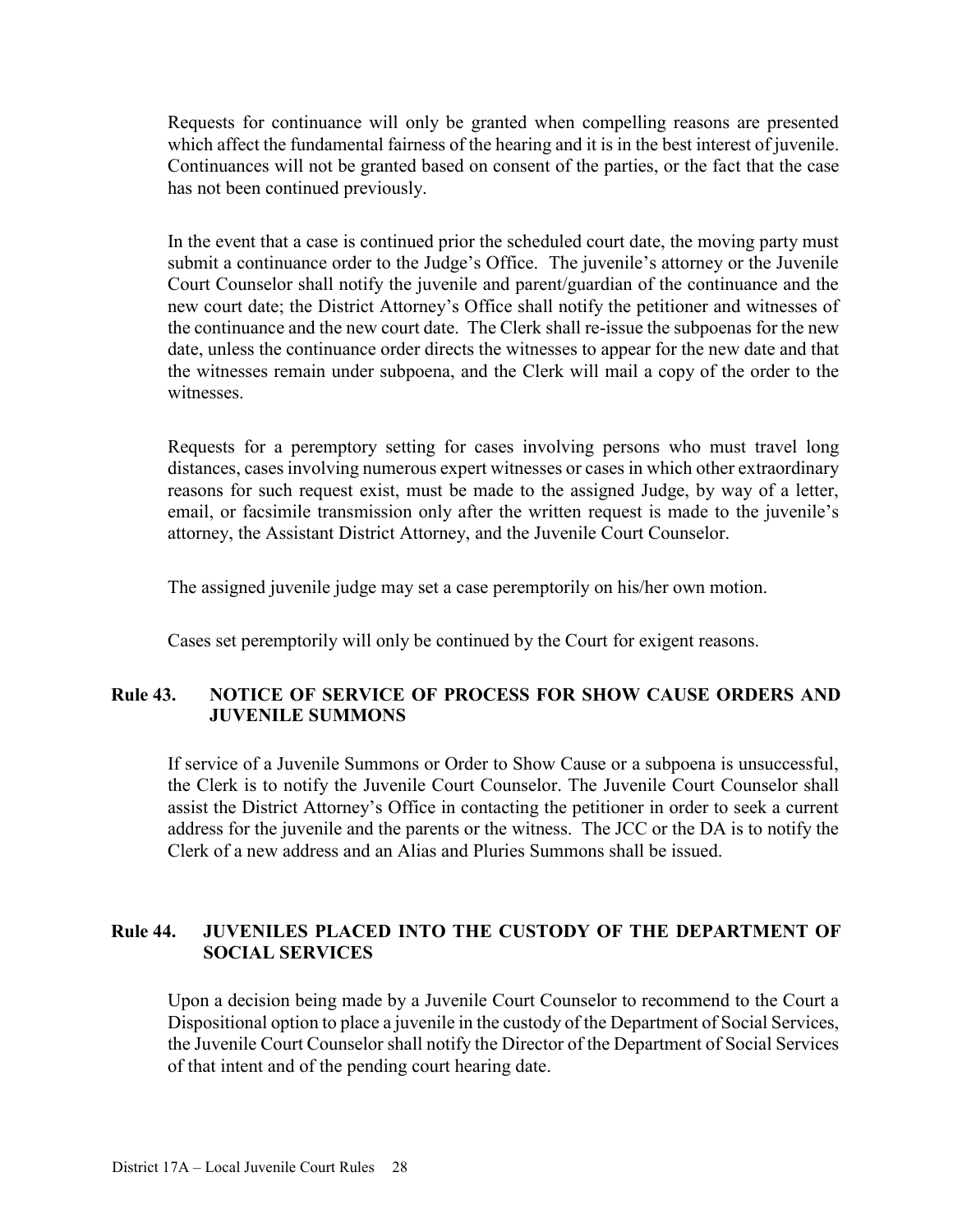The Court shall determine if the Department of Social Services Director was given notice and an opportunity to be heard to consider alternatives to removal of the juvenile from the home. If the Court places a juvenile in DSS custody as a Dispositional option, the order of the Court shall contain a finding that the juvenile's continuation in the juvenile's own home would be contrary to the juvenile's best interest. Findings of fact shall also be included regarding the efforts by DSS to prevent removal or findings of fact why efforts were precluded. The Disposition order shall include DSS having placement authorization of the juvenile and the authority to arrange, provide, and/or consent to any medical treatment, psychiatric or surgical treatment, psychological services, educational needs, or any other remedial evaluations required by the juvenile, and the authority to release such information as DSS deems necessary in order to serve the needs of the juvenile.

#### **Rule 45. SANCTIONS**

The willful failure to comply with any section of these rules shall subject the party or parties so failing to comply with all sanctions allowed by law as deemed appropriate in the discretion of the Chief District Court Judge.

### **Rule 46. ET. SEQ. RESERVED FOR FUTURE RULES**

## **THESE RULES SHALL BECOME EFFECTIVE FROM AND AFTER JANUARY 1, 2014.**

<span id="page-28-0"></span>THIS, THE 16th DAY OF DECEMBER 2013.

**Frederick B. Wilkins, Jr. Chief District Court Judge** 

 $\mathcal{L}_\text{max}$ 

#### **These Rules as Revised are effective on January 1, 2014.**